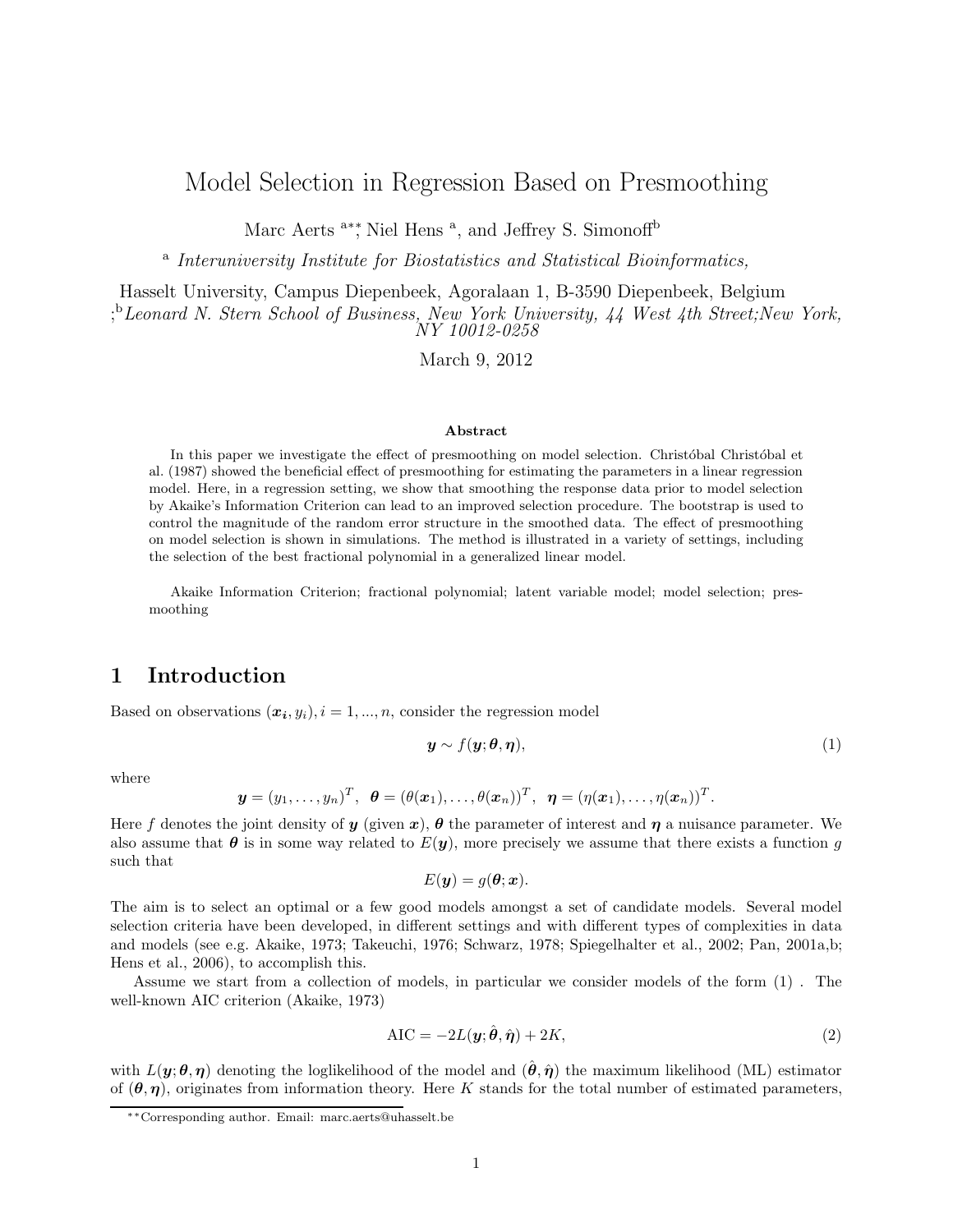nuisance parameters included. The second term in the AIC formula is often interpreted as a penalization for complexity. The AIC was designed to be an approximately unbiased estimator of the expected *Kullback-*Leibler (KL) information. In general, the KL information between model  $f_0$  (denoting the 'true' model) and model  $f$  (the approximating model  $(1)$ ) is defined as (ignoring an 'historical' factor 2)

$$
I(f_0, f) = E\left[\log\left\{\frac{f_0(\mathbf{y})}{f(\mathbf{y}; \theta, \eta)}\right\}\right]
$$

(expectation with respect to the true model) and can be interpreted as the information loss using  $f$  to approximate  $f_0$ , or as the distance from  $f_0$  to f. This KL distance is not a metric, but it has the property that  $I(f_0, f) \geq 0$  with equality only if  $f \equiv f_0$ .

The basic idea of the presmoothed AIC is to replace the observed value  $y$  by the estimated value  $y^S =$  $\widehat{E}(\widehat{y}) = \widehat{g}(x; \lambda)$  using a nonparametric regression model with smoothing parameter  $\lambda$  (e.g. local polynomials, penalized regression splines, and so on). Next, the 'smoothed' AIC is calculated for all candidate models using the "pseudo-data"  $(x, y^S)$ 

$$
AIC_S = -2L_S(\boldsymbol{y}^S; \hat{\boldsymbol{\theta}}_S, \hat{\boldsymbol{\eta}}_S) + 2K,
$$
\n(3)

with  $(\hat{\bm{\theta}}_S, \hat{\bm{\eta}}_S)$  the MLE's of  $(\bm{\theta}, \bm{\eta})$  based on  $\bm{y}^S=(y_1^S, \dots, y_n^S)^T$ . These presmoothed AIC values are then used to select the final model, or to compute an averaged model (Burnham and Anderson, 2002). The likelihood function  $L<sub>S</sub>$  might differ from the likelihood of the original data. The rationale of this method is as follows: replacing the data by an estimated curve filters out most of the error structure and more clearly exhibits the optimal parametric mean structure, as a function of  $x$ . It is clear of course that by presmoothing focus is on model selection of the mean structure, so on the main parameter  $\theta$ . There is some analogy with the beneficial effect of presmoothing for linear regression estimators as shown in Christóbal Christóbal et al.  $(1987)$ , Faraldo Roca and González Manteiga  $(1987)$  and Janssen et al.  $(2001)$ .

Presmoothing can also be motivated in the following way. It is well-known that model selection is a highly variable process, in the sense that small perturbations in the data can lead to very different models being chosen. Ye (1998) showed that the cost of model selection (in the sense of overestimation of the strength of the fit of the chosen model) is directly related to stability of the model selection procedure when the data are perturbed, which is itself related to the strength of the structure in the data relative to the noise. The goal of presmoothing is to effectively increase the signal in the data relative to the noise by using estimated curve values as the response data, thereby increasing the stability of the model selection when the data are perturbed, and reducing the cost of model selection.

The paper is organized as follows. In Section 2 we consider the basic implementation of the method in the setting of linear regression. Simulations illustrate the performance of the basic method. An interesting application is the selection of the optimal fractional polynomial (Royston and Altman, 1994). Section 3 highlights some shortcomings and complications of the basic method. A bootstrap approach is proposed to solve these difficulties. The more general setting of categorical response data and generalized linear models is studied in Section 4. This smoothed latent variable approach is illustrated on a example of age stratified seroprevalence data on Hepatitis A. A final discussion section indicates some possible extensions and topics for further research.

## 2 Presmoothing Data Prior to Model Selection

In this section we focus on the smoothed AIC criterion (3) in the setting of linear regression with normal error structure.

### 2.1 Akaike Information Criterion Based on Presmoothed Data

Consider classical regression and suppose data are generated by a true model

$$
\boldsymbol{y} \stackrel{f_0}{\sim} N_n(\boldsymbol{\mu}_0, \sigma_0^2 \boldsymbol{I}_n),
$$

where  $\mu_0 = (\mu_0(1), \dots, \mu_0(n))^T$ ,  $N_n$  denotes an *n*-variate normal distribution and  $I_n$  the  $n \times n$  identity matrix . Consider the approximating, or candidate, family of models

$$
\boldsymbol{y} \stackrel{f}{\sim} N_n(\boldsymbol{\mu}(\boldsymbol{\theta}), \sigma^2 I_n),
$$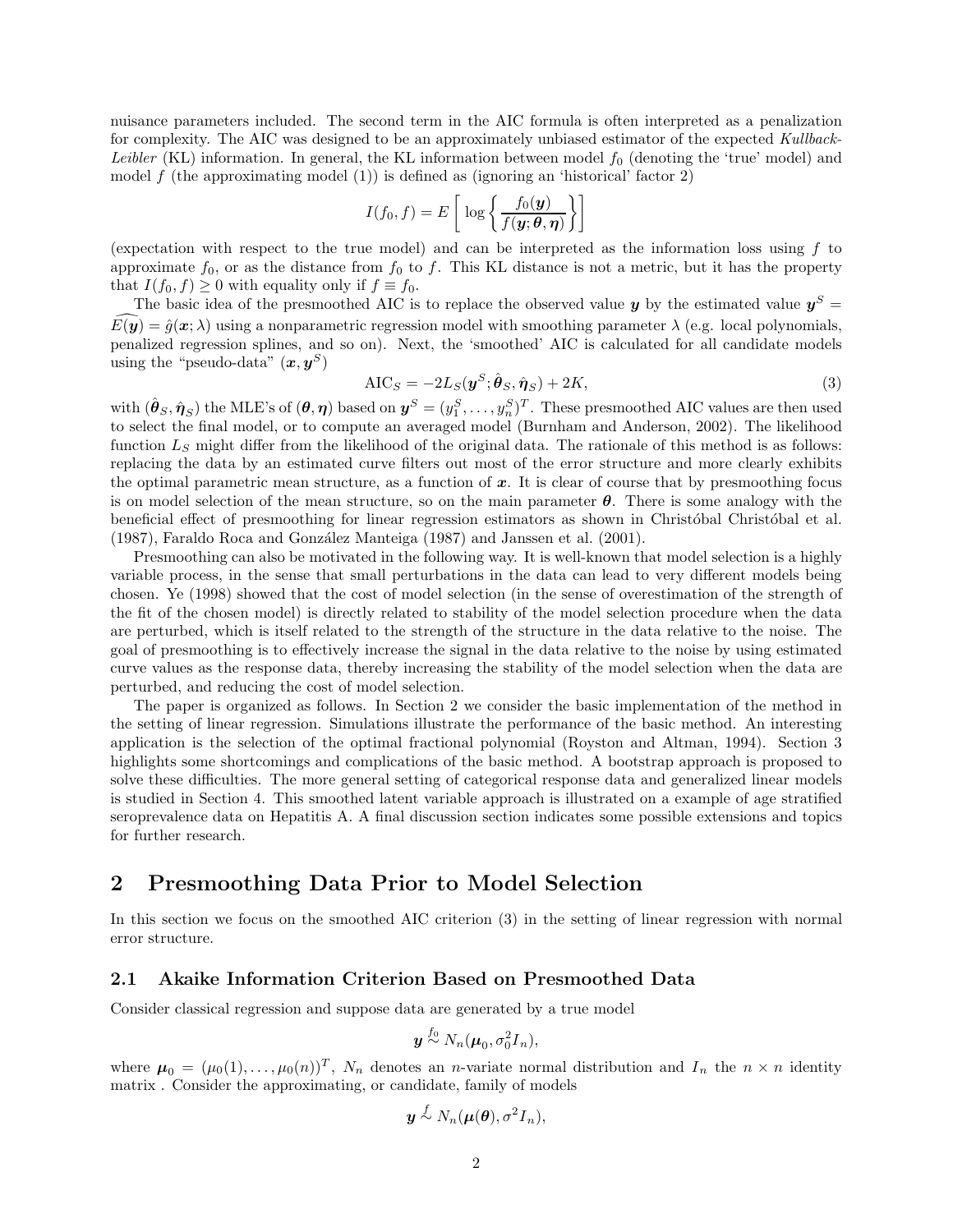where  $\boldsymbol{\mu}(\boldsymbol{\theta}) = (\mu(\boldsymbol{x}_1; \boldsymbol{\theta}), \ldots, \mu(\boldsymbol{x}_n; \boldsymbol{\theta}))^T.$ 

For this setting,  $E\{\log f(\bm{y};\bm{\theta},\bm{\eta})\}$  can be written as ( $\phi$  denoting the univariate normal density)

$$
E\{\sum_{i=1}^n \log \phi(y_i;\mu(\boldsymbol{x_i}),\sigma^2)\} = -\frac{n}{2}\log(2\pi\sigma^2) - E\left[\{\boldsymbol{y}-\boldsymbol{\mu}(\boldsymbol{\theta})\}^T\{\boldsymbol{y}-\boldsymbol{\mu}(\boldsymbol{\theta})\}\right]/(2\sigma^2).
$$

Using an analogous expression for  $E\{\log f_0(\boldsymbol{y})\}\,$ , it is easy to verify that

$$
I(f_0, f) = \frac{n}{2} \log(\sigma^2/\sigma_0^2) + \frac{n}{2} \left\{ \frac{\sigma_0^2}{\sigma^2} - 1 \right\} + \left\{ \mu_0 - \mu(\theta) \right\}^T \left\{ \mu_0 - \mu(\theta) \right\} / (2\sigma^2).
$$
 (4)

It follows that this measure is minimized as a function of  $\sigma^2$  and  $\mu(\theta)$  (and equals 0) by taking  $\sigma^2 = \sigma_0^2$  and  $\boldsymbol{\mu}(\boldsymbol{\theta}) = \boldsymbol{\mu}_0.$ 

Now, let us introduce presmoothing based on a linear smoother. Define

$$
\boldsymbol{y}^S = S_\lambda \boldsymbol{y},
$$

with  $S_\lambda$  the smoother matrix. In the case that rank $(S_\lambda) = n$ , we have that (see e.g. Chapter 6 in Ruppert et al., 2003)

$$
\boldsymbol{y}^S \stackrel{f_0}{\sim} N_n(S_{\lambda}\boldsymbol{\mu}_0, \sigma_0^2 S_{\lambda} S_{\lambda}^T).
$$

Approximating this smoothed 'true' model  $f_0^S$  by the smoothed approximate model  $f^S$ 

$$
\boldsymbol{y}^S \stackrel{f^S}{\sim} N_n(S_{\lambda} \boldsymbol{\mu}(\boldsymbol{\theta}), \sigma^2 S_{\lambda} S_{\lambda}^T),
$$

would lead to exactly the same KL distance  $I(f_0, f) = I(f_0^S, f^S)$ . This is not unexpected since a linear transformation of the type  $Ay$  with y multivariate normal and with A of rank n results again in multivariate normal data with accordingly transformed mean and covariance structure. In general, however,  $S_\lambda$  is singular with rank close to sample size  $n$  for so-called full-rank smoothers and with rank considerably less than  $n$ for low-rank smoothers (see e.g. Ruppert et al., 2003). Consequently the multivariate distribution of  $y^S$  is degenerate (at least one component of  $y^S$  can be written as a linear combination of the others).

Therefore we consider, as a simplification, a first basic implementation in which we ignore the dependence structure. We work with an 'independence true model'  $f_0$ 

$$
\boldsymbol{y}^S \stackrel{\tilde{f}_0}{\simeq} N_n(S_{\lambda} \boldsymbol{\mu}_0, \sigma_0^2 D_{\lambda}),
$$

and its corresponding approximate model  $\tilde{f}^S$ 

$$
\boldsymbol{y}^S \stackrel{\tilde{f}^S}{\simeq} N_n(S_{\lambda}\boldsymbol{\mu}(\boldsymbol{\theta}), \sigma^2D_{\lambda}),
$$

with  $D_{\lambda} = \text{diag}(s_1^2, \ldots, s_n^2)$  where  $s_i^2$  is the *i*th diagonal element of  $S_{\lambda} S_{\lambda}^T$ .

Some straightforward calculations show that  $I(\tilde{f}_0, \tilde{f}^S)$  equals

$$
\frac{n}{2}\log(\sigma^2/\sigma_0^2)+\frac{n}{2}\left\{\frac{\sigma_0^2}{\sigma^2}-1\right\}+\{\boldsymbol{\mu}_0-\boldsymbol{\mu}(\boldsymbol{\theta})\}^T S_{\lambda}^T D_{\lambda}^{-1} S_{\lambda}\{\boldsymbol{\mu}_0-\boldsymbol{\mu}(\boldsymbol{\theta})\}/(2\sigma^2).
$$

First of all note that  $I(\tilde{f}_0, \tilde{f}^S) \ge 0$  with equality only if  $\mu_0 = \mu(\theta)$  and  $\sigma_0^2 = \sigma^2$ , so only if  $f \equiv f_0$ . Assuming that both bias terms  $|| (S_{\lambda} - I_n)\mu_0 ||^2$  and  $|| (S_{\lambda} - I_n)\mu_0 ||^2$  are negligible, the only difference with  $I(f_0, f)$ as shown in (4), is the diagonal matrix  $D_{\lambda}^{-1}$ . Expressing distance as the square root of a positive definite quadratic form allows for a geometrical interpretation based on the eigenvalues  $s_i^{-2}$  and eigenvectors of  $D_{\lambda}^{-1}$ . quadratic form ahows for a geometrical interpretation based on the eigenvalues  $s_i$  and eigenvectors of  $D_{\lambda}$ .<br>The half-length from the origin  $\mu_0 = \mu(\theta)$  on the hyperellipsoid, defined by  $\{\mu_0 - \mu(\theta)\}^T D_{\lambda}^{-1} {\{\mu_0$ in the direction of the *i*th observation is equal to  $s_i \sum_{j=1}^n ((\mu_0(j) - \mu(x_j; \theta))/s_j)^2$ . For instance, in the case of a single covariate and using a local linear smoother with bandwidth  $h_n$  (the  $\lambda$  in our notation), it asymptotically holds that  $s_i^2 \sim C_i/nh$  for some constants  $C_i$ , leading to a half-length of the order  $\sqrt{nh_n}$ . An optimal bandwidth  $h_n \sim n^{-1/5}$  (see e.g. formula (5.13) on page 152 in Simonoff, 1996) shows that the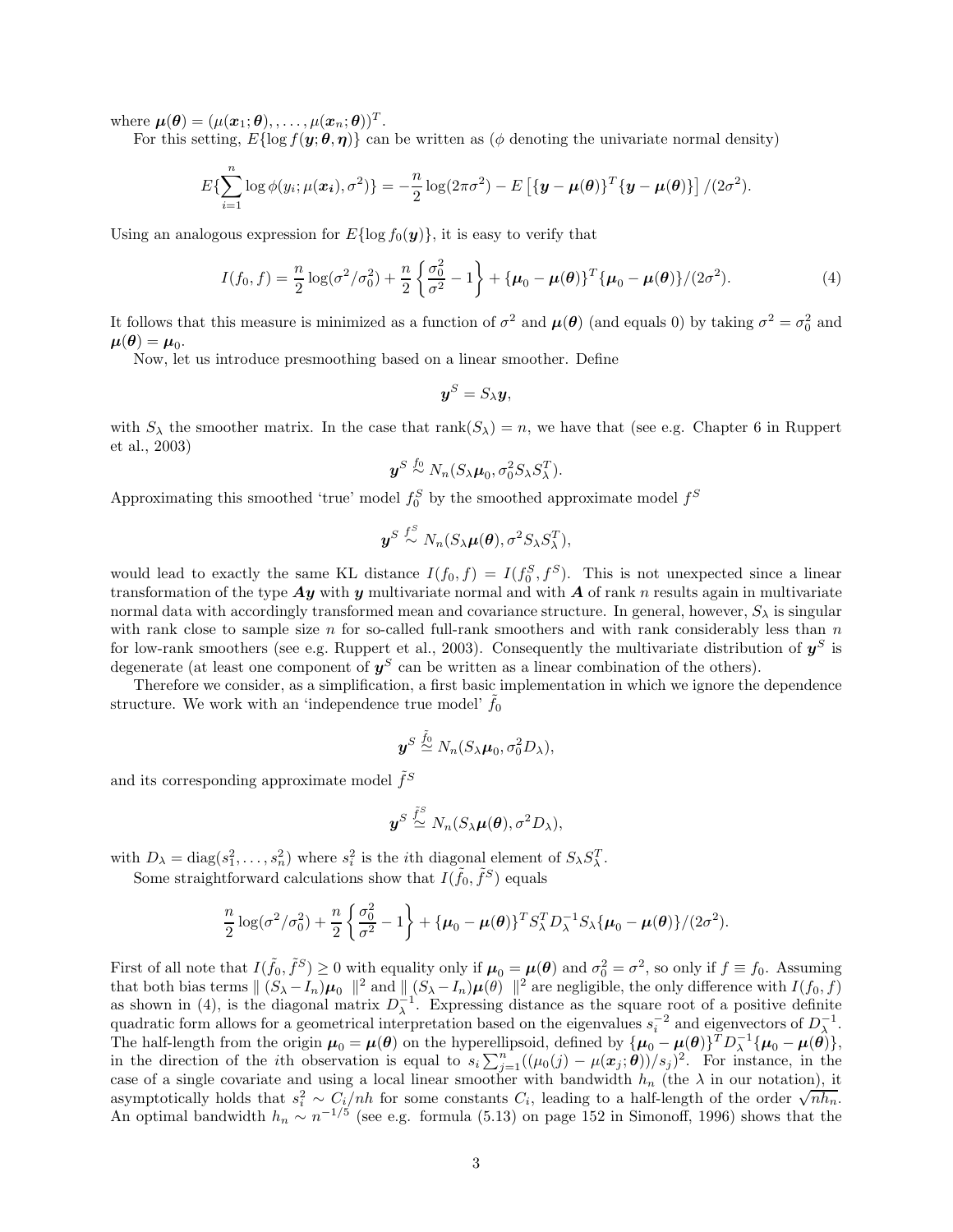half-lengths grow with  $n$ , showing the way in which this distance measure magnifies the difference between the true model  $f_0$  and the approximating model  $f$ .

Ignoring the bias of the smoother, as in the discussion above, we further simplify the smoothed AIC criterion (3) by taking  $L<sub>S</sub>$  the likelihood associated with the model

$$
\boldsymbol{y}^S \stackrel{\tilde{f}^S}{\simeq} N_n(\boldsymbol{\mu}(\boldsymbol{\theta}), \sigma^2 I_n), \tag{5}
$$

resulting in

$$
AIC_S = n \log(\hat{\sigma}_S^2) + 2K,\tag{6}
$$

where

$$
\hat{\sigma}_S^2 = \sum_{i=1}^n (y_i^S - \mu(\boldsymbol{x}_i; \hat{\boldsymbol{\theta}}_S))^2/n
$$

with  $\hat{\theta}_S$  the ML estimator for  $\theta$  using the likelihood (5). That is, model selection proceeds by first fitting a nonparametric smoothed model to the data, and then the usual AIC measure based on the resultant fitted values is used to compare models.

In the next section we study this basic smoothed AIC criterion. It is based on a substantially simplified normal likelihood. Note however that even if the response data are not normally distributed,  $y_i^S$ , for each  $i = 1, \ldots, n$ , will be approximately normally distributed for most smoothers.

In Section 3 we reconsider the simplifications made above, and propose a bootstrap-based approach to overcome shortcomings related to them.

#### 2.2 Simulations

We consider two scenarios: in scenario A the family of candidate models consists of models with linear, quadratic and interaction terms in two explanatory variables; in scenario B the family of candidate models is the set of fractional polynomials (Royston and Altman, 1994) in a regression setting.

#### 2.3 Scenario A

In a first scenario, uniform [0, 10] x-values were generated, together with (independently) Bernoulli(0.5)  $z$ values. Given x and z, response y-values were generated from a normal distribution with mean  $\mu_0(x, z)$  and variance  $\sigma_0^2$ , which will be specified later on. Samples  $\{(x_i, z_i, y_i), i = 1, \ldots, n\}$  were generated with fixed design  $\{x_i, z_i, i = 1, \ldots, n\}$ . The candidate set of models consists of all submodels (hierarchical in x-effect) of

$$
\mu(x, z) = \beta_0 + \beta_1 x + \beta_2 x^2 + \beta_3 z + \beta_4 x z.
$$

Four presmoothing strategies were considered based on:

- (1) a penalized regression spline  $y \sim s(x)$ , with the level of smoothing chosen using generalized crossvalidation (Eilers and Marx, 1996);
- (2) a Generalized Additive Model (GAM, see Hastie and Tibshirani, 1990) with penalized splines built from  $y \sim s(x) + z + zs(x)$  according to Wood and Augustin (2002): a term is dropped if i) the estimated degrees of freedom (edf) for the term is close to their lower limit (e.g., 1 for a univariate smooth and 'close to' specified as edf less than 1.6), and ii) the 95% confidence region for the smooth includes zero everywhere, and iii) the GCV score for the model goes down if the term is removed from the model; this approach is a "middle way" between the GAM framework based on backfitting (being flexible and efficient, but facing difficulties when it comes to model selection and inference) and the computationally very expensive approach of the generalized spline smoothers of Gu and Wahba (1991);
- (3) a GAM model with penalized splines built from  $y \sim s(x) + z + zs(x)$  using the corrected AIC-criterion as proposed by Hurvich et al. (1998), and
- (4) using a GAM model  $y \sim s(x) + z + zs(x)$  with penalized splines without model building.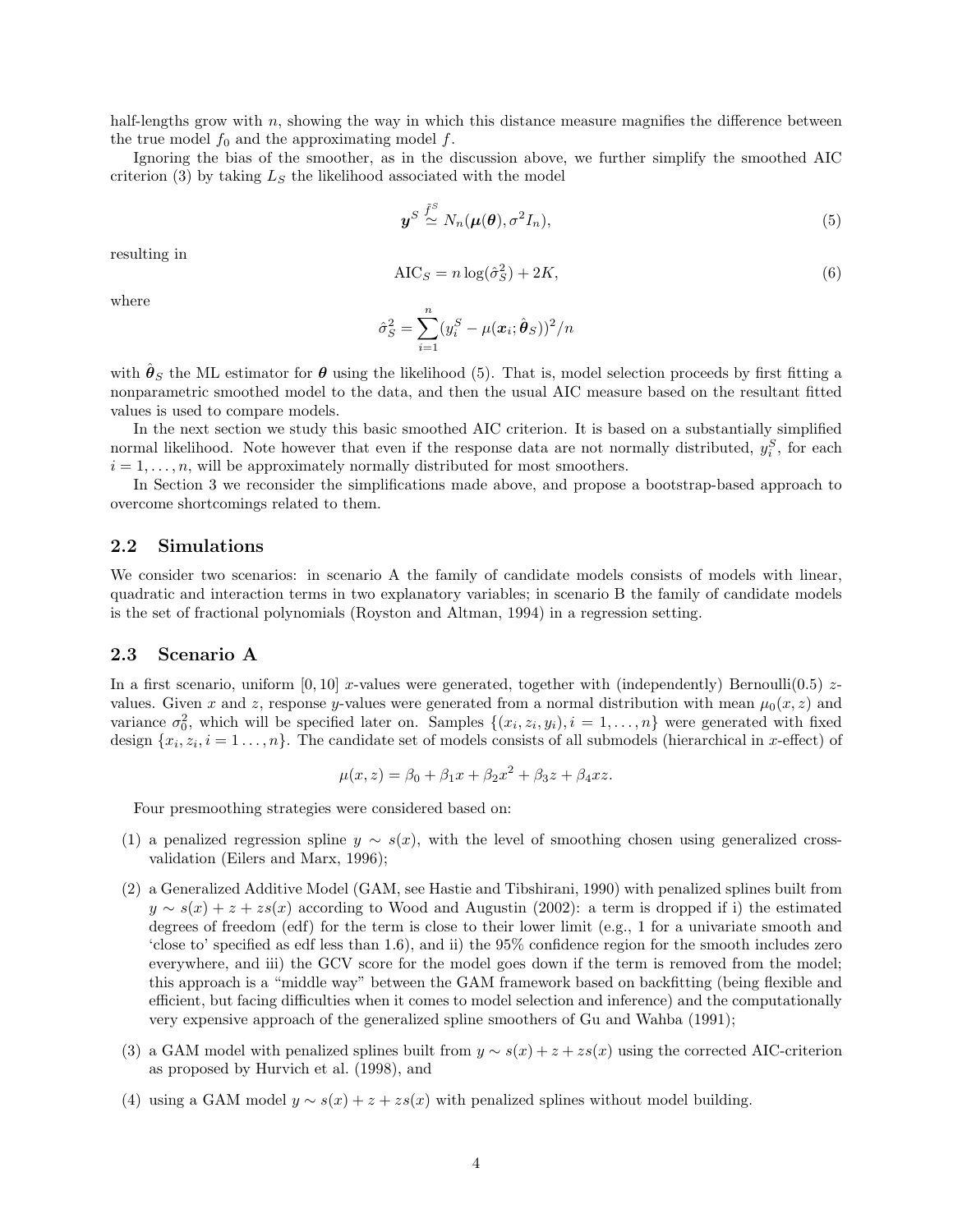|               |                | $\boldsymbol{x}$ | $\boldsymbol{z}$ | $x, x^2$ | x, z | x, z, | $x, x^2,$                 | $x, x^2$ |
|---------------|----------------|------------------|------------------|----------|------|-------|---------------------------|----------|
|               |                |                  |                  |          |      | xz    | $\widetilde{\mathcal{Z}}$ | z, xz    |
| Original Data | $\overline{0}$ | 259              | $\theta$         | 511      | 44   | 35    | 93                        | 58       |
| (1)           | 0              | 14               | 0                | 888      | 3    | 0     | 63                        | 32       |
| (2)           | $\theta$       | 10               | 0                | 752      | 5    |       | 110                       | 116      |
| (3)           | $\theta$       | 15               | 0                | 663      | 8    | 16    | 155                       | 143      |
| 4             | $\mathbf{0}$   | 5                | $\Omega$         | 47       |      | 26    | 99                        | 816      |

Table 1: Scenario A,  $\mu_0^1(x, z)$ : the number of times each model has been selected, using the original data and presmoothed data from the four smoothing strategies.

Note that since all of these methods include only a smooth curve for x,  $s(x)$ , none of the model building techniques associated with them address the question of interest here; that is, whether a linear or quadratic term in  $x$  is necessary.

When evaluating the properties of model selection criteria, an important distinction is between the situation where the 'true' model is among the candidate models, and the situation where it is not (McQuarrie and Tsai, 1998). AIC is known to be an inconsistent model selection criterion (a consistent model selection criterion is one that, with probability approaching 1 as the sample size increases, chooses the 'true' model, when it is among the candidate models). It is, however, asymptotically efficient (an efficient model selection criterion is one that chooses the model with prediction error asymptotically indistinguishable from that of the best model among all candidate models, when the 'true' model is not among the candidate models), which is in most cases to be preferred (since in practice the true model is unknown and typically too complex to be part of the candidate set of models, and a predictive criterion is natural in the regression context). Theoretically, however, it is worthwhile to consider both situations where the generating model is part of the set of candidate models and where it is not. Therefore, we consider two different mean structures for the normal distribution from which response y-values are generated,  $\mu_0^1(x, z) = -3 + 3x + 5x^2$  and  $\mu_0^2(x, z) = -3 - 3\log(x + 1) + 5x^2$ , while we take  $\sigma_0 = \exp(5)$ .

For  $\mu_0^1(x, z)$ , Table 1 shows the selection results for 1000 simulated samples of size  $n = 50$ . Strategy (1) outperforms all others. The true model with x- and  $x^2$ -effects is chosen much more often than based on the original data. Strategy  $(1)$  assumes no z-effect (as in the generating model), an assumption that makes model building unnecessary, but which has to be checked in real data analyses. But strategies (2) and (3) also lead to an increased selection of the true model. Model selection after smoothing without model building (strategy 4), however, results in the selection of models that are far too complex. This already illustrates a crucial point. Replacing the original responses with presmoothed data, without any careful consideration or model building, might falsely turn very small effects as produced by the smoother into relevant effects (since noise has essentially been removed). Of course, selection of (too) complicated models is not disadvantageous in and of itself. Therefore, we also compared the different strategies by looking at the mean averaged squared error (MASE), again based on 1000 simulated samples of size  $n = 50$ ,

$$
\text{MASE} = \frac{1}{1000} \sum_{r=1}^{1000} \left\{ \frac{1}{n} \sum_{i=1}^{n} (\hat{\mu}^{(r)}(x_i, z_i) - \mu_0(x_i, z_i))^2 \right\}.
$$

Here,  $\hat{\mu}^{(r)}(x_i, z_i)$  denotes the fitted value within simulation run r and  $\mu_0(x_i, z_i)$  the true generating model. In Table 2, MASE-values together with bias and variance decomposition confirm the performance of the different methods. There is a large decrease in bias and applying methods (1), (2) and (3) reduces the variability, while using method (4) results in an increased variability compared to model selection based on the original data. Different simulation settings (different sample sizes n, different values of  $\sigma_0$ ) show similar results: strategies (1) to (4) always keep their relative ordering from best (strategy 1) to worst (strategy 4), and the classical AIC on the original data is often worse than strategies (1) to (3) but sometimes close and even better than some of the strategies (1) to (3) (especially for n large). This is further illustrated in the next setting.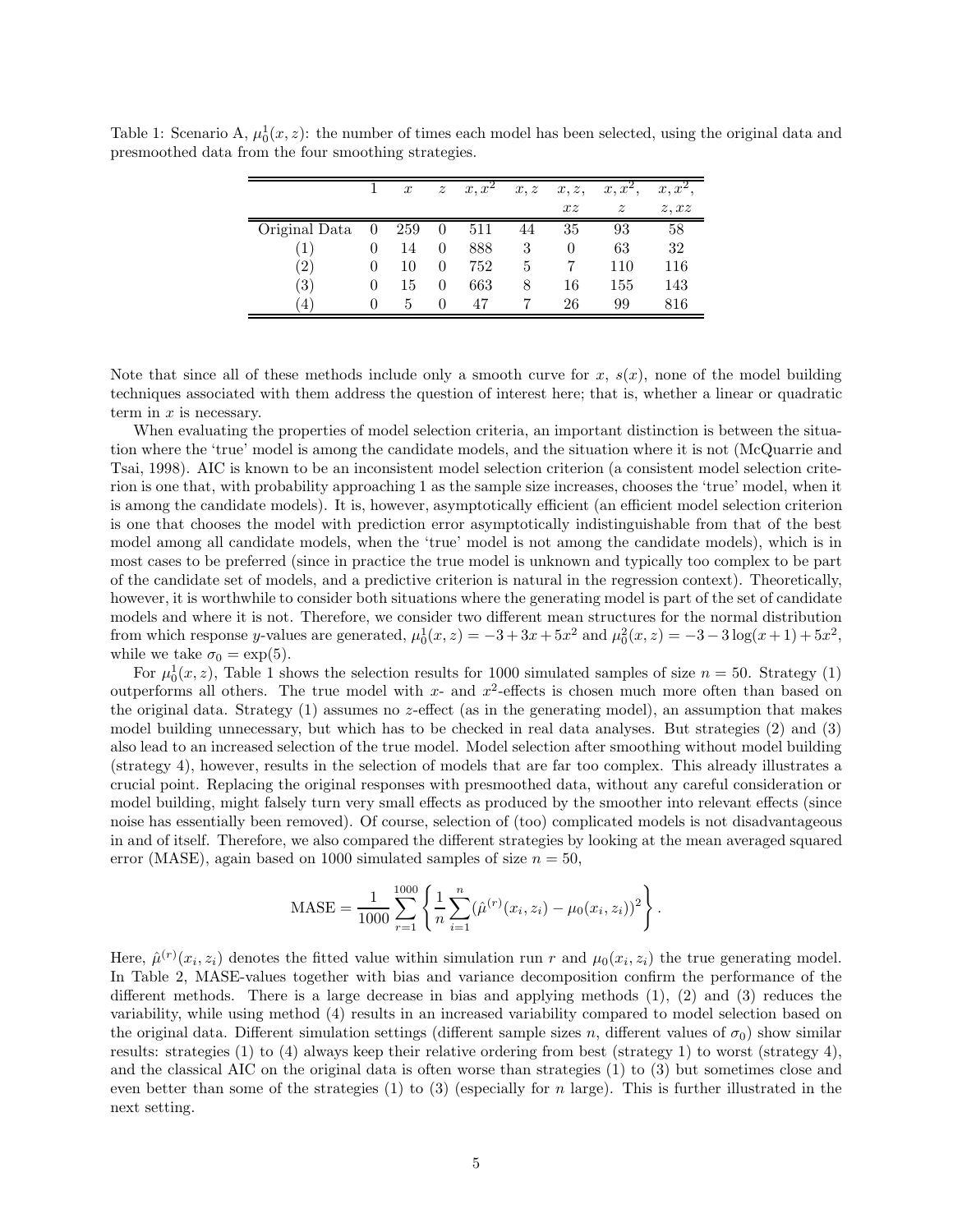Table 2: Scenario A,  $\mu_0^1(x, z)$ : MASE and bias and variance decomposition, using the original data and presmoothed data from the four smoothing strategies.

|               | MASE    | bias <sup>2</sup> | var     |
|---------------|---------|-------------------|---------|
| Original Data | 1942.41 | 27.63             | 1914.79 |
| (1)           | 1295.03 | 2.41              | 1292.62 |
| (2)           | 1573.91 | 2.69              | 1571.22 |
| (3)           | 1646.58 | 2.69              | 1643.90 |
| $4^{\circ}$   | 2108.53 | 2.68              | 2105.85 |
| Correct       | 1230.81 | 2.38              | 1228.44 |

In a second setting, we took  $\mu_0^2(x, z)$ , i.e. the generating model is not included in the set of candidate models. Figure 1 shows MASE results as a function of the sample size  $n \in \{50, 100, 150, 200\}$ , and for  $\sigma_0 \in \{\exp(5), \exp(6), \exp(7)\}.$  This figure shows that strategy (1) (indicated as gam(x) in the figure) is performing very well, especially for  $\sigma_0$  small or n large. It gets close to the MASE of the (estimated) true model  $\mu_0^2(x, z)$ . Model selection based on presmoothed data according to strategy (2) and (3) is better than based on the original data, except when the variance is very large. If the sample size gets large, all methods seem to converge. Strategy (4) is no longer included.



Figure 1: Scenario A,  $\mu_0^2(x, z)$ : MASE-values based on model selection using AIC for the original data, the  $GAM(x)$ -presmoothed data (strategy 1), the Wood-presmoothed data (strategy 2), the  $AIC_c$ -presmoothed data (strategy 3) and the correct model  $\mu_0^2(x, z)$ . The horizontal axis of each plot indexes sample size n, while  $\sigma_0$  increases from exp(5) (left) to exp(6) (middle) to exp(7) (right panel).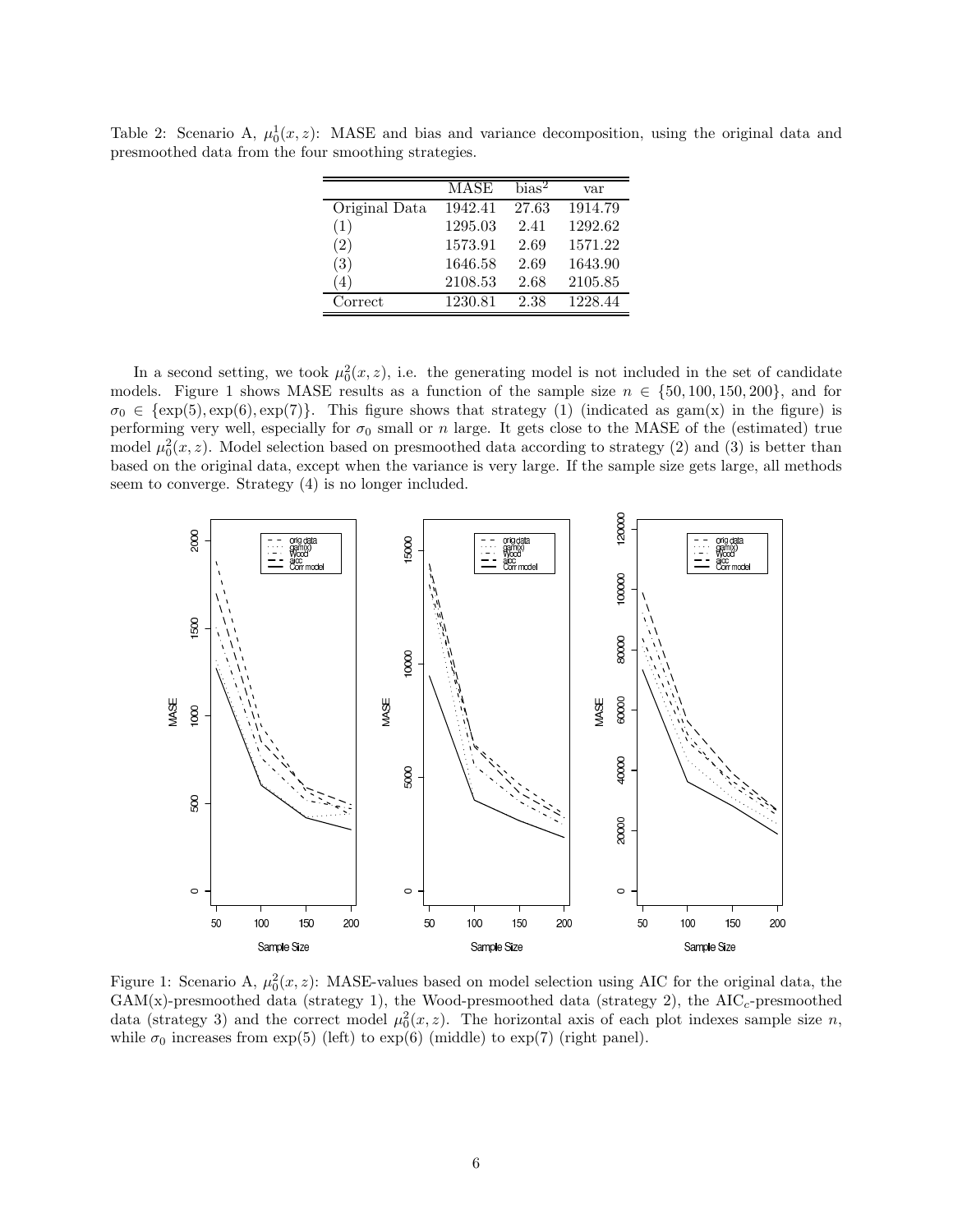| AIC             |                |     |         |     |     | $\overline{\mathrm{A}} \mathrm{IC}_S$ |     |     |     |     |  |
|-----------------|----------------|-----|---------|-----|-----|---------------------------------------|-----|-----|-----|-----|--|
| $\setminus p_2$ | 0.0            | 0.5 | $1.0\,$ | 2.0 | 3.0 | $\vee p_2$<br>$p_1$                   | 0.5 | 1.0 | 2.0 | 3.0 |  |
| $-2.0$          |                | 4   | 28      | 134 | 87  | $-2.0$                                |     |     |     | 7   |  |
| $-1.0$          | $\overline{2}$ | 3   | 10      | 29  | 36  | $-1.0$                                |     | 4   | 9   | 8   |  |
| $-0.5$          | $\overline{2}$ | 13  | 14      | 11  | 39  | $-0.5$                                | 2   |     | 16  | 19  |  |
| 0.0             |                | 11  | 14      | 10  | 36  | 0.0                                   |     | 11  | 28  | 24  |  |
| 0.5             |                | 29  | 42      | 15  | 31  | 0.5                                   | 11  | 26  | 68  | 43  |  |
| 1.0             |                |     | 49      | 16  | 31  | 1.0                                   |     | 48  | 297 | 159 |  |
| 2.0             |                |     |         | 12  | 8   | 2.0                                   |     |     | 40  | 45  |  |
| 3.0             |                |     |         |     | 118 | 3.0                                   |     |     |     | 120 |  |

Table 3: Scenario B,  $\mu_0^1(x, z)$ : selected powers within the family of fractional polynomials, using the AICcriterion (left) and  $AIC<sub>S</sub>$ -criterion (right).

### 2.4 Scenario B

In a second scenario we generate data according to the same setting as Scenario A with  $\mu_0^1(x, z)$ , but now the family of candidate models is the family of fractional polynomials of degree 1 and 2 within the recommended grid  $\{-2, -1, -0.5, 0, 0.5, 1, 2, 3\}$  (Royston and Altman, 1994). Note that the true model is a fractional polynomial of degree 2 with  $p_1 = 1$  and  $p_2 = 2$ . Since the candidate models here include no z-effect, only presmoothing strategy (1) was applied.

Table 3 shows an overview of the powers chosen by AIC and  $AIC<sub>S</sub>$ . Powers not chosen by any of the selection criteria were omitted from the table. All fractional polynomials selected using the AIC-and  $AIC_{S}$ criterion are of degree 2. It can be seen that the generating model, which is contained in the set of the candidate models  $(p_1, p_2) = (1, 2)$ , was chosen 16 times by the AIC-criterion while it was chosen 297 times using AIC<sub>S</sub>. Moreover there is a clear concentration around the true combination  $(p_1, p_2) = (1, 2)$  for AIC<sub>S</sub>, whereas AIC leads to a larger spread over different and typically lower powers. Many other simulations with different true functions were performed, but they essentially showed the same results.

We also compared the MASE of the best models selected by  $AIC_S$  with the ones selected by AIC, by looking at the ratio  $MASE(AIC)/MASE(AIC<sub>S</sub>)$ . In about 85%, these ratios are larger than 1, indicating an improved model choice when using the  $AIC<sub>S</sub>$ -criterion.

Using  $\mu_0^2(x, z)$  as generating model, again a large majority (84%) of the ratios is larger than 1. The smallest value was 0.58, the largest 204.33, again indicating that the models selected by presmoothing outperform the ones selected by original data.

The main conclusions of these simulations on the basic presmoothing method, under Scenario A and B, can be summarized as follows. The method clearly shows some potential to improve model selection in a regression setting. This improvement is most apparent in the case where there are only one or two explanatory variables and the family of candidate models is a very 'rich family' (like the family of fractional polynomials). In the case where there are many explanatory variables and the family of candidate models does not contain enough models to allow flexible curvatures, the preliminary smoothing has to be guided carefully, and some model building is necessary. We do not recommend a blind use of the basic method proposed in this section, but suggest to use it always in comparison with classical AIC (applied on the original data). The new approach can reassure the selection based on classical AIC. In case they point at different models, one can examine in more detail what causes this disagreement. Whether they agree or disagree, in both case we recommend the use of the modified approach presented in the next section.

Finally, it is obvious that by focusing on the mean structure, the method cannot be used to compare models with e.g. the same mean structure but different variance structures.

## 3 Presmoothing and Bootstrapping

The basic smoothed AIC approach (6) treats the smoothed data as independent, homoscedastic normal data, hereby ignoring that i)  $S_\lambda$  is singular, ii)  $y_i^S$ ,  $i = 1, \ldots, n$ , are not independent, iii)  $y_i^S$ ,  $i = 1, \ldots, n$ , do not have the same variance and iv) a smoother is biased. In the following section, we propose to generate new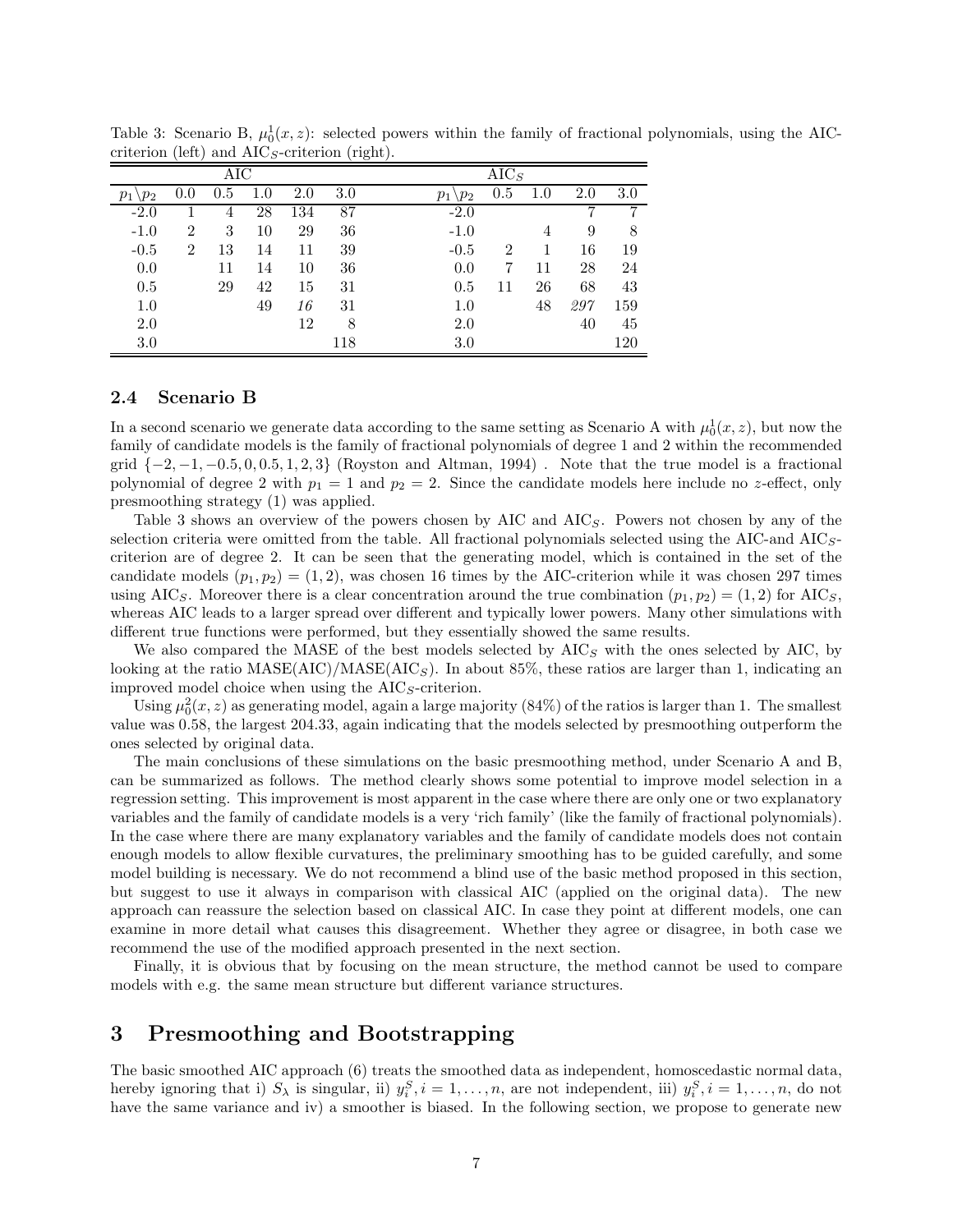bootstrap samples, conditional on the original sample, and to apply AIC on these bootstrap samples to overcome these limitations. We first restrict attention to the case of continuous response. Section 4 treats the case of categorical outcomes.

#### 3.1 A Bootstrap Approach

Consider the additive location model

$$
\mathbf{y} = g(\boldsymbol{\theta}; \mathbf{x}) + \boldsymbol{\varepsilon},\tag{7}
$$

and the residuals resulting from an estimated smooth fit (with smoother matrix  $S_\lambda$ )

$$
\mathbf{e}=\mathbf{y}-S_{\lambda}\mathbf{y}.
$$

Define new observations, centered at the smooth fit, together with "controlled" error, using a constant  $0 \leq c \leq 1$ ,

$$
\tilde{\mathbf{y}}_S(c) = S_\lambda \mathbf{y} + c \, \mathbf{e}.\tag{8}
$$

Equation (8) mimics the location model (7) and allows one to control the signal-to-noise ratio by the constant c. Both terms, the systematic component  $S_\lambda \mathbf{y}$  and the error component c e have distributional properties driven by that of the original sample. The bootstrap allows us to disconnect this relation, thus avoiding most of the drawbacks of the basic smoothed AIC approach. If the original error  $\varepsilon$  has an i.i.d. structure, a nonparametric bootstrap approach can be defined as

$$
\mathbf{y}_{S}^{*}(c) = S_{\lambda}\mathbf{y} + c\,\mathbf{e}^{*},\tag{9}
$$

using resampled residuals  $e^* = (e_1^*, \ldots, e_n^*)^T$ , taking randomly with replacement from the set  $\{e_1, \ldots, e_n\}$ .

Once bootstrap data  $y_S^*$  $S<sub>S</sub>(c)$  are generated, model selection can be based on the AIC-criterion (mimicking (2)) ∗

$$
AIC^* = -2L(\boldsymbol{y}_S^*(c); \hat{\boldsymbol{\theta}}^*, \hat{\boldsymbol{\eta}}^*) + 2K,
$$

with  $(\hat{\boldsymbol{\theta}}^*, \hat{\boldsymbol{\eta}}^*)$  the MLE's of  $(\boldsymbol{\theta}, \boldsymbol{\eta})$  based on  $\boldsymbol{y}_{\mathrm{S}}^*$  $\zeta(s)$  and using the log-likelihood L of the original data **y**.

Conditional on the original sample these new smoothed and bootstrapped data  $y_S^*$  $S<sub>S</sub>(c)$  reflect approximately i) the right location, by consistency of  $S_\lambda y$  (see e.g. Ruppert et al., 2003), and ii) the right i.i.d. error structure, by consistency of the nonparametric bootstrap (see e.g. Efron and Tibshirani, 1998). By taking  $0 < c < 1$ , one can control the level of error and consequently, to some extent, the quality of the data in order to select the most appropriate model.

Figure 2 illustrates this intuitively appealing idea. The black solid line is the true generating function (a fitted spline model). The dashed line is the corresponding estimated spline model based on the original data, shown in the left upper panel. The right upper panel and the lower left and right panels show bootstrap data generated according to (9) with c taking decreasing values 1, 0.5 and 0.25. The idea is that the data shown in the lower panels, according to smaller values of c, more clearly show the true underlying mean function.

Alternatively other bootstrap based error structures can be used, e.g. based on the parametric bootstrap, e.g. for normal i.i.d. errors

$$
\boldsymbol{e}^* \sim N_n(0, \hat{\sigma}_S^2 I_n),
$$

where

$$
\hat{\sigma}_S^2 = \frac{1}{n} \mathbf{y}^T (I - S_\lambda)^T (I - S_\lambda) \mathbf{y},
$$

the variance estimator based on the smoother. The parametric bootstrap also easily allows more complicated (e.g. correlated) error structures.

An interesting question is how to determine an optimal value for the parameter c in  $(9)$ . In the next section we try to get more insight in the role of this parameter c.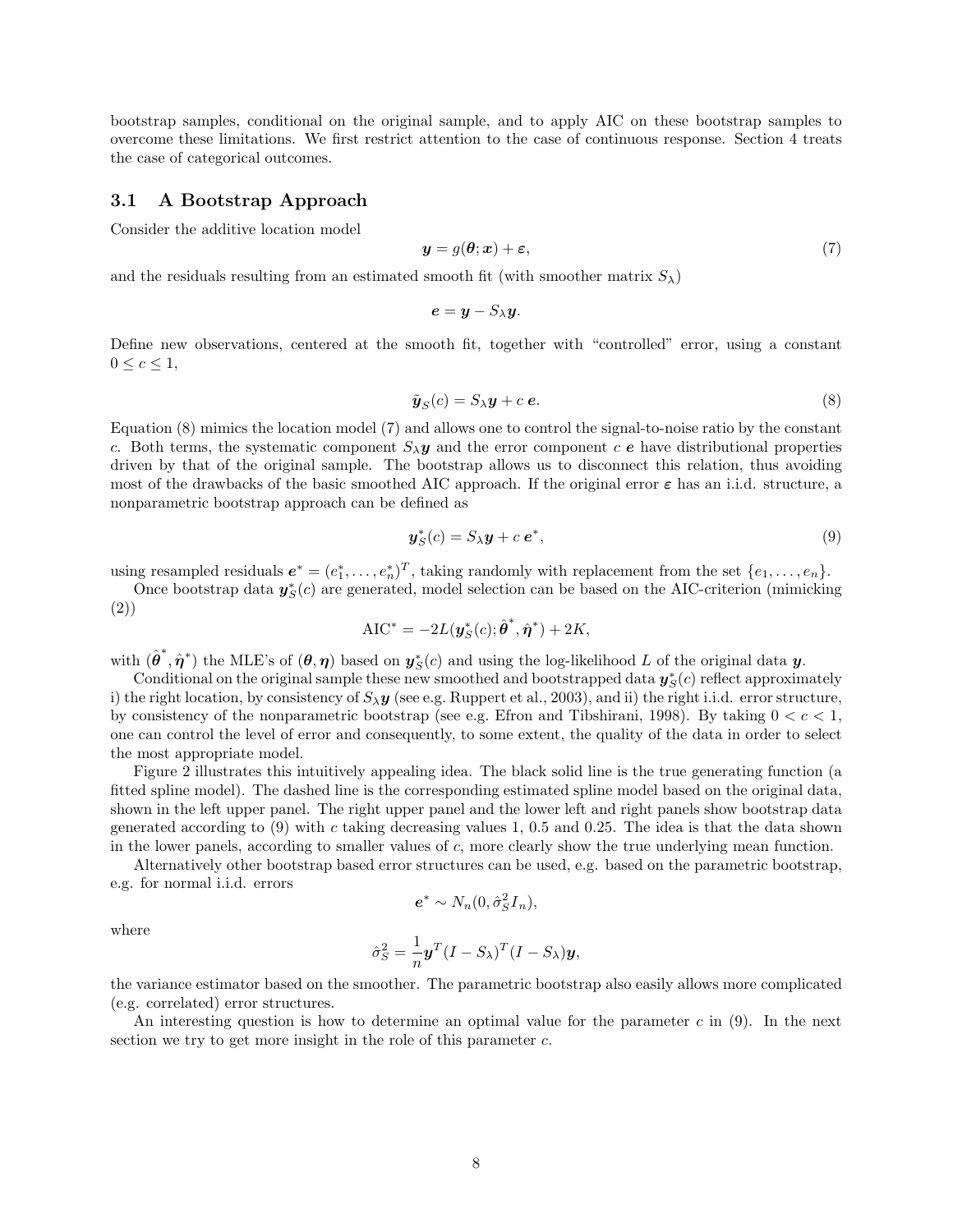

Figure 2: Simulated data according to bootstrap model (9): original data (open circles, left upper panel) and smoothed data with  $c \in \{1, 0.5, 0.25\}$  (stars, right upper and left and right lower panels). The solid curve is the true regression function; the dashed curve is the spline fit to the original data.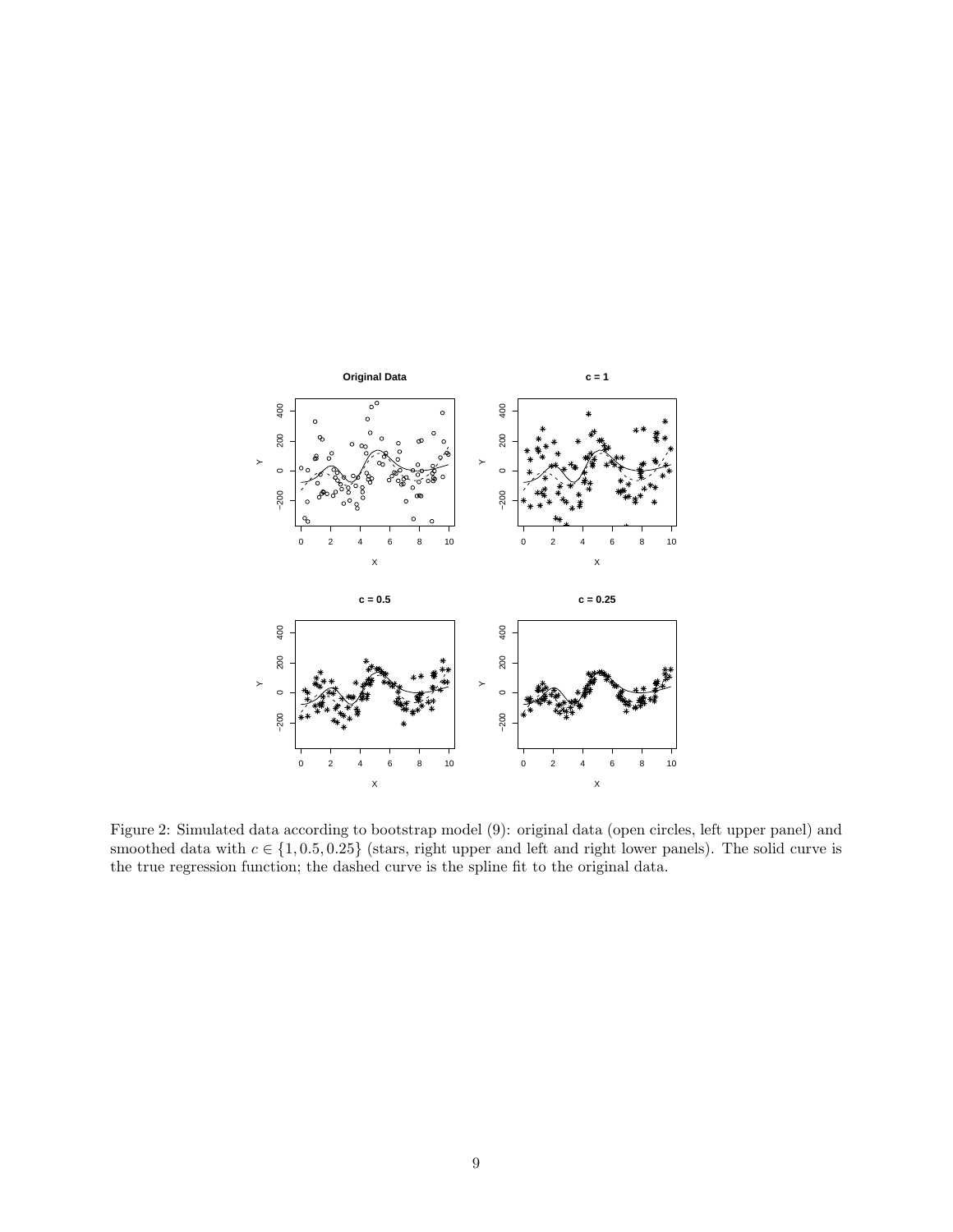### 3.2 Choice of error-control parameter  $c$

For simplicity, we again focus on classical regression (with normal error structure). Reconsider identity (4), and assume a 'true' model  $\mu_0 = X_0 \theta_0$  for some design matrix  $X_0$  and an approximating model  $\mu(\theta) = X\theta$ for some typically different design matrix X. Consider the true values  $\theta_0$  and  $\sigma_0^2$  as fixed. Minimizing the right-hand side of (4) as a function of  $\theta$  and  $\sigma^2$  leads to the minimum

$$
\min_{f} I(f, f_0) = \frac{n}{2} \log \left( 1 + \frac{(X_0 \boldsymbol{\theta}_0)^T (I - H) X_0 \boldsymbol{\theta}_0}{n \sigma_0^2} \right),
$$

attained at

$$
\boldsymbol{\theta} = (X^T X)^{-1} X^T X_0 \boldsymbol{\theta}_0,
$$

and

$$
\sigma^2 = \sigma_0^2 + \frac{(X_0 \theta_0)^T (I - H) X_0 \theta_0}{n},
$$

where  $H = X(X^T X)^{-1} X^T$  is the well-known hat matrix associated with matrix X. Note that if  $X = X_0$ (so the approximating model equals the true model), then  $\theta = \theta_0$  and  $(I - H)X_0$  reduces to the zero-matrix and  $\sigma^2 = \sigma_0^2$  and  $\min_f I(f, f_0) = 0$ , as expected. Note also that if the approximating model is not equal (or does not contain) the true model, the scale on which the distance  $\min_f I(f, f_0)$  is measured depends on the value of  $\sigma_0^2$ . If  $\sigma_0^2 \to \infty$ , then  $\min_f I(f, f_0) \to 0$ , even if f is a wrong model. In other words, using the AIC estimate for the KL distance, a large value of  $\sigma_0^2$  will make it more difficult to detect differences between models. Small values of  $\sigma_0^2$  however magnify the distance scale and will allow AIC, for a fixed sample size n, to more easily select a good model. This confirms the intuition that for data with little noise, better suited models can be selected, as compared to high noise data. With respect to the choice of  $c$  in  $(9)$ , this seems to suggest taking c small.

Conditional on  $y$ , we can mimic these considerations, but now based on a 'true' generating (bootstrap) model ∗

$$
\boldsymbol{y}_{S}^{*}(c)|\boldsymbol{y}\stackrel{f_{0}^{*}}{\sim}N_{n}(S_{\lambda}\boldsymbol{y},c^{2}\hat{\sigma}_{S}^{2}I_{n}),
$$

and an approximating model (the same as on the original data)

$$
\boldsymbol{y}_{S}^{*}(c)|\boldsymbol{y} \stackrel{f^{*}}{\sim} N_{n}(X\boldsymbol{\theta}^{*}, \sigma^{*2}I_{n}).
$$

Similar calculations show that the KL distance (conditional on  $y$ ) attains a minimum

$$
\min_{f^*} I(f^*, f_0^*) = \frac{n}{2} \log \left( 1 + \frac{(S_\lambda \mathbf{y})^T (I - H) S_\lambda \mathbf{y}}{n c^2 \hat{\sigma}_S^2} \right),
$$

attained at

$$
\boldsymbol{\theta}^* = (X^T X)^{-1} X^T S_{\lambda} \boldsymbol{y},
$$

and

$$
\sigma^{*2} = c^2 \hat{\sigma}_S^2 + \frac{(S_\lambda \mathbf{y})^T (I - H) S_\lambda \mathbf{y}}{n},
$$

with  $H$  the same hat matrix as before.

Of course, here  $\min_{f^*} I(f^*, f_0^*)$  depends on y and hence is a random variable. A crucial point is that now  $\min_{f^*} I(f^*, f_0^*) > 0$ , even if one uses the true model for  $f^*$  (i.e.  $X = X_0$ ). Indeed since a smoother has finite sample bias, it holds that  $S_\lambda y \neq X_0 \theta_0$  with probability one, and consequently  $(S_\lambda y)^T (I - H) S_\lambda y \neq 0$  with probability one.

Comparing  $\min_{f^*} I(f^*, f_0^*)$  and  $\min_f I(f, f_0)$ , we see that this bias, the difference between  $S_\lambda y$  and  $X_0\theta_0$ , plays a major role. Compared to a (relatively) simple true model (such as  $X_0\theta_0$  with  $\theta_0$  of limited dimension), the smooth fit  $S_\lambda y$  may expose more local and small curvatures and complexities. Since the bootstrap approach (9) treats model  $f_0^*$  with  $S_\lambda y$  as true model, small values of c would, as discussed above, magnify the distance-scale to an extent that these little and local complexities are getting relevant, when using the estimate AIC<sup>\*</sup> of min<sub>f</sub>\*  $I(f^*, f_0^*)$ . This latter consideration indicates one should not take c too small, in order to downplay the bias of the smoother. Moreover it indicates that ideally, c depends on the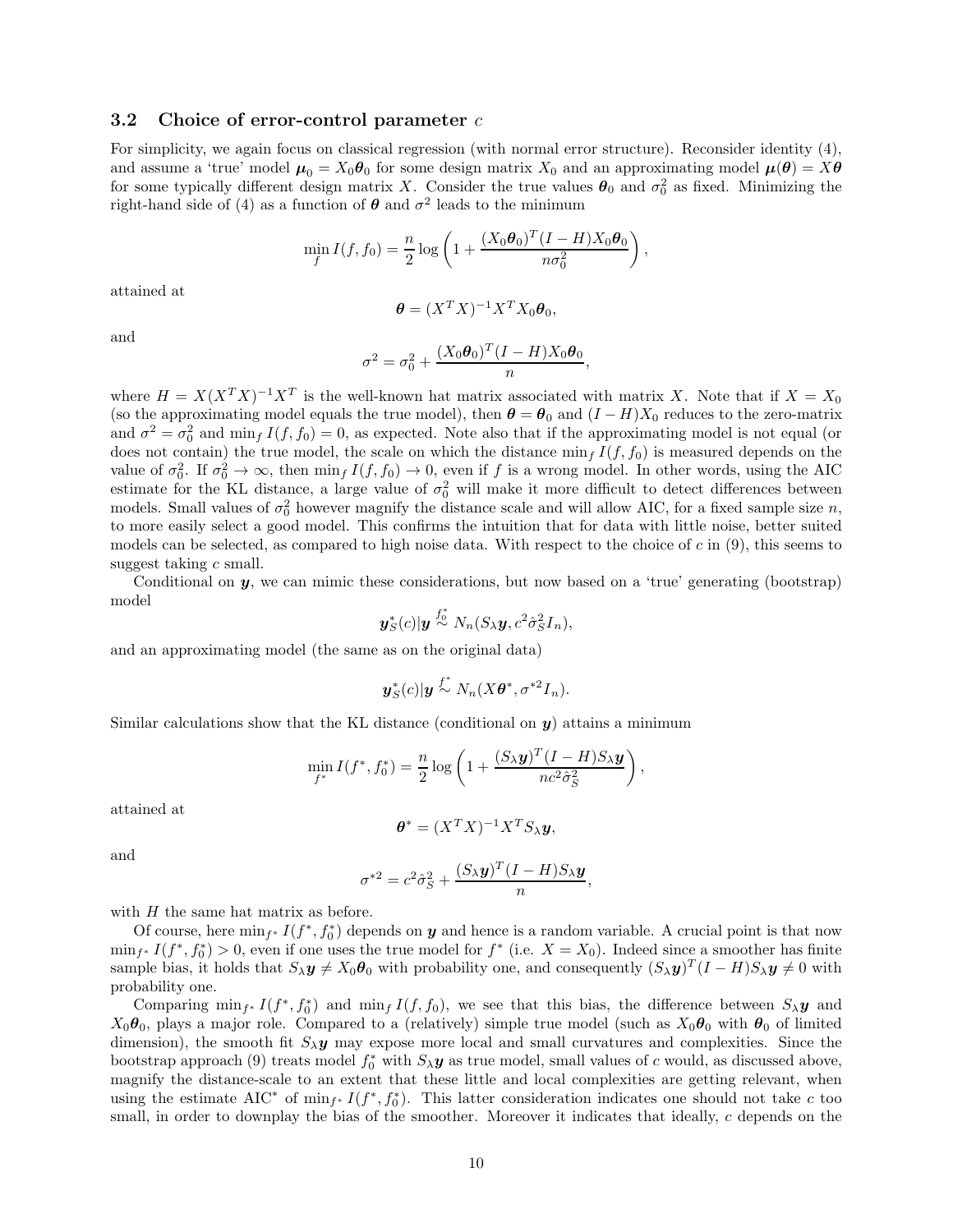| $\mathfrak{c}$                                           | T  | $\boldsymbol{x}$ | $\boldsymbol{z}$ | x, z           | $x, x^2$ | x, z | $x, x^2$         | $x, x^2$ | $x, x^2$       | x, x           | x, x           | x, x                        | x, x           |
|----------------------------------------------------------|----|------------------|------------------|----------------|----------|------|------------------|----------|----------------|----------------|----------------|-----------------------------|----------------|
|                                                          |    |                  |                  |                |          | xz   | $\boldsymbol{z}$ | $x^3$    | z, xz          | $x^3, z$       | z, xz          | $x^3$<br>$\cdot z$          | $x^3$          |
|                                                          |    |                  |                  |                |          |      |                  |          |                |                | $x^2z$         | xz                          | $xz, x^2z$     |
|                                                          |    | Original Sample  |                  |                |          |      |                  |          |                |                |                |                             |                |
|                                                          | 23 | 14               | 13               | 3              | 28       |      |                  | 8        |                |                | 5              | $\theta$                    | $\overline{2}$ |
| Smoothed Sample $+ c \times$ Parametric Bootstrap Errors |    |                  |                  |                |          |      |                  |          |                |                |                |                             |                |
| $\Omega$                                                 |    |                  | $\Omega$         | 0              | 11       | 0    |                  | 49       | $\Omega$       | 4              | 4              | $\overline{5}$              | 24             |
| $10^{-6}$                                                | 1  | 5                | $\overline{0}$   | 1              | 13       |      | 1                | 45       |                | 4              | 3              | 4                           | 21             |
| 0.001                                                    | 1  | 5                | $\overline{0}$   | 1              | 14       |      |                  | 46       |                | 4              | 3              | $\overline{4}$              | 19             |
| 0.01                                                     | 1  | 5                | $\Omega$         | 1              | 16       |      |                  | 50       | $\mathfrak{D}$ |                | 3              | $\mathcal{D}_{\mathcal{L}}$ | 11             |
| 0.1                                                      | 1  | 6                | $\Omega$         | 1              | 23       |      | 3                | 45       | 3              | 8              | $\overline{2}$ |                             | 6              |
| 0.2                                                      | 1  | 6                | $\overline{0}$   | 1              | 27       |      | 5                | 39       | 3              | 8              | $\overline{2}$ |                             |                |
| 0.5                                                      | 5  | 9                | $\overline{2}$   | 3              | 30       | 3    | 3                | 29       | 6              | $\overline{2}$ | 3              |                             |                |
| 0.8                                                      | 13 | 11               | $\mathfrak{D}$   | $\overline{2}$ | 31       | 6    | 3                | 18       | 6              | 2              | 3              |                             |                |
| 0.9                                                      | 17 | 11               | 1                | $\overline{2}$ | 30       | 6    | $\overline{2}$   | 16       | 6              | $\overline{2}$ | 4              |                             |                |
| 1                                                        | 20 | 13               | $\overline{2}$   | 1              | 27       | 7    | $\overline{2}$   | 13       | 6              | 2              | 4              | $\theta$                    | 3              |

Table 4: Spline model  $\mu_0(x, z)$  as true model: the number of times each model has been selected, using the original data and presmoothed data with controlled level of bootstrap error.

original sample y, and it should reflect the bias  $S_{\lambda}y - X_0\theta_0$ . The smaller the bias, the smaller c should be taken. Since the bias is unknown and hard to estimate, this indicates that finding the optimal  $c$  is not straightforward. One option is to conduct a kind of sensitivity analysis, by showing how the selection of models change with the value of c ranging on a grid from 0 to 1. In case the sample size allows, one could split the sample in two subsamples: a learning sample to select and build the models and a test sample to select the optimal value of c, minimizing the prediction error. This method will be illustrated in Section 4.2.

The simulations in the next section illustrate how the smoothed data with bootstrap error lead to an improved selection of models and give some further insights in the optimal choice of c.

### 3.3 Simulations

We generated 100 samples of size  $n = 100$ . As in Section 2.3, uniform [0,10] x-values were generated, together with (independently) Bernoulli(0.5) z-values. Given x and z, response y-values were generated from the normal distribution with standard deviation  $\sigma_0 = \exp(5)$  and with true mean function  $\mu_0(x, z)$  equal to a particular nonlinear function, namely the solid line in Figure 2 corresponding to a fitted spline model. Uniform $[0,10]$  x-values were generated, together with (independently) Bernoulli $(0.5)$  z-values. So, the left upper panel of Figure 2 shows a typical data set, and the other panels show smoothed data for three different values of  $c$ , as they are used in the simulations.

As candidate models we consider a family of 13 models, all submodels of the model with terms  $x, x^2, x^3, z, xz, x^2z$ . Given the true model is highly nonlinear without z-effect, the cubic model with x,  $x^2$  and  $x^3$  terms can be considered as the best model. Table 4 shows how often each of the different models have been chosen, based on the original data (top line) and based on smoothed data according to model (9) using presmoothing strategy (3) and with the parametric bootstrap error (3.1), for different values of c. Model selection based on the original data seems to lead often to too simple models (the constant model, the model with only a linear  $x$ effect or a spurious z effect). The same happens for the smoothed  $AIC<sub>S</sub>$  with c close to 1. This is expected because the same level of error as in the original data is added to the mean structure. Choices of  $c$  close to  $0$ , coinciding with the basic implementation discussed in Section 2, leads to the selection of overly complicated models with spurious  $z$  effects (as already noticed in Section 2). When c increases, there is a clear shift to simpler models, with overall dominance of the best cubic model. So, based on Table 4, model selection is optimal and stable for c-values within the range  $[0.1, 0.2]$ . Similar results were found for the nonparametric approach (9).

Figure 3 shows results of squared bias, variance and MASE using the smoothed  $AIC<sub>S</sub>$ , relative to the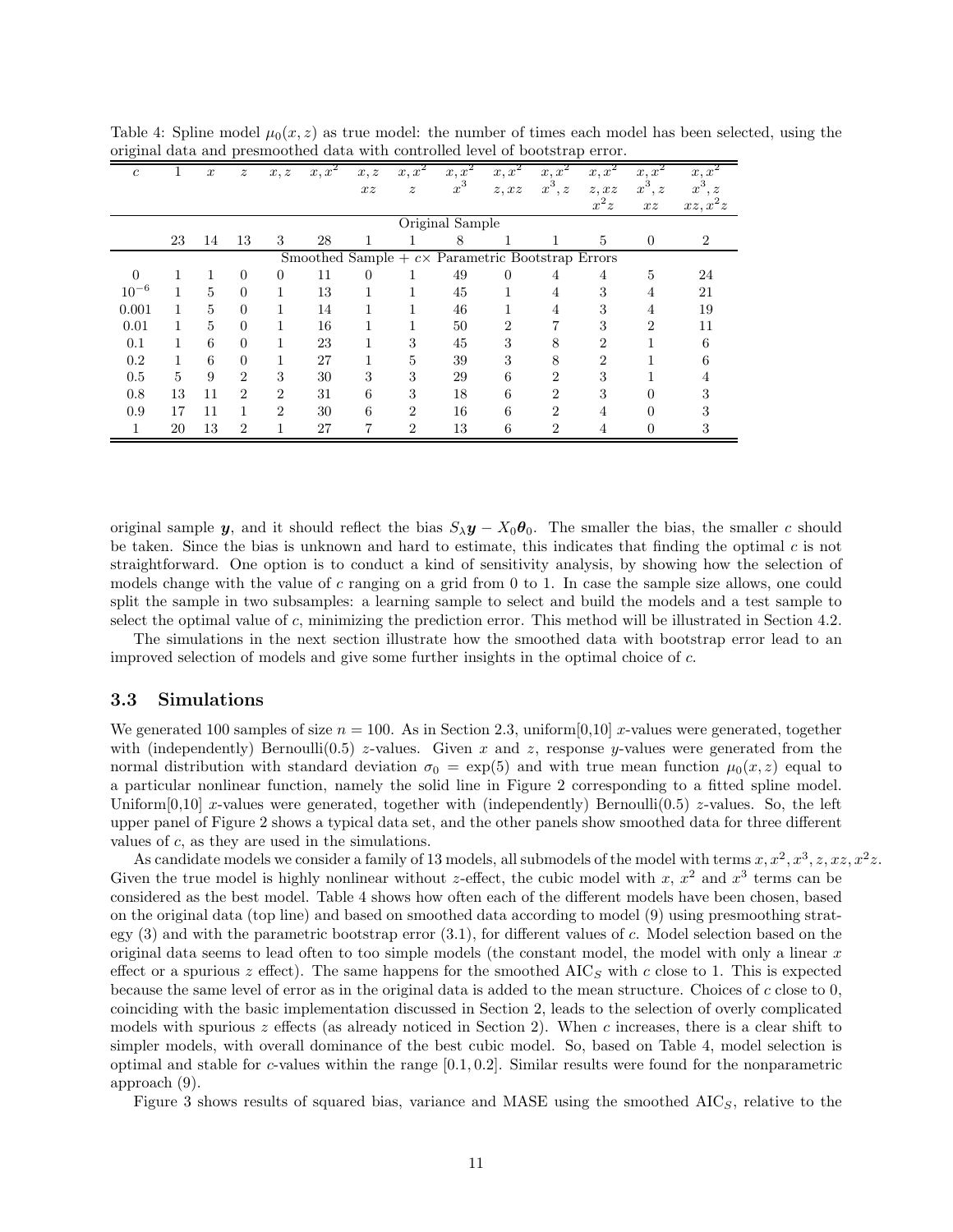

Figure 3: Spline model  $\mu_0(x, z)$  as true model: relative squared bias, variance and MASE-values based on model selection using presmoothed data according to strategy 1 (bold lines) and strategy 3 (normal lines) and using fixed error (solid lines) and bootstrap error, nonparametrically (dotted lines) and parametrically (dashed lines). The horizontal axes indicate the level  $c$  of error structure.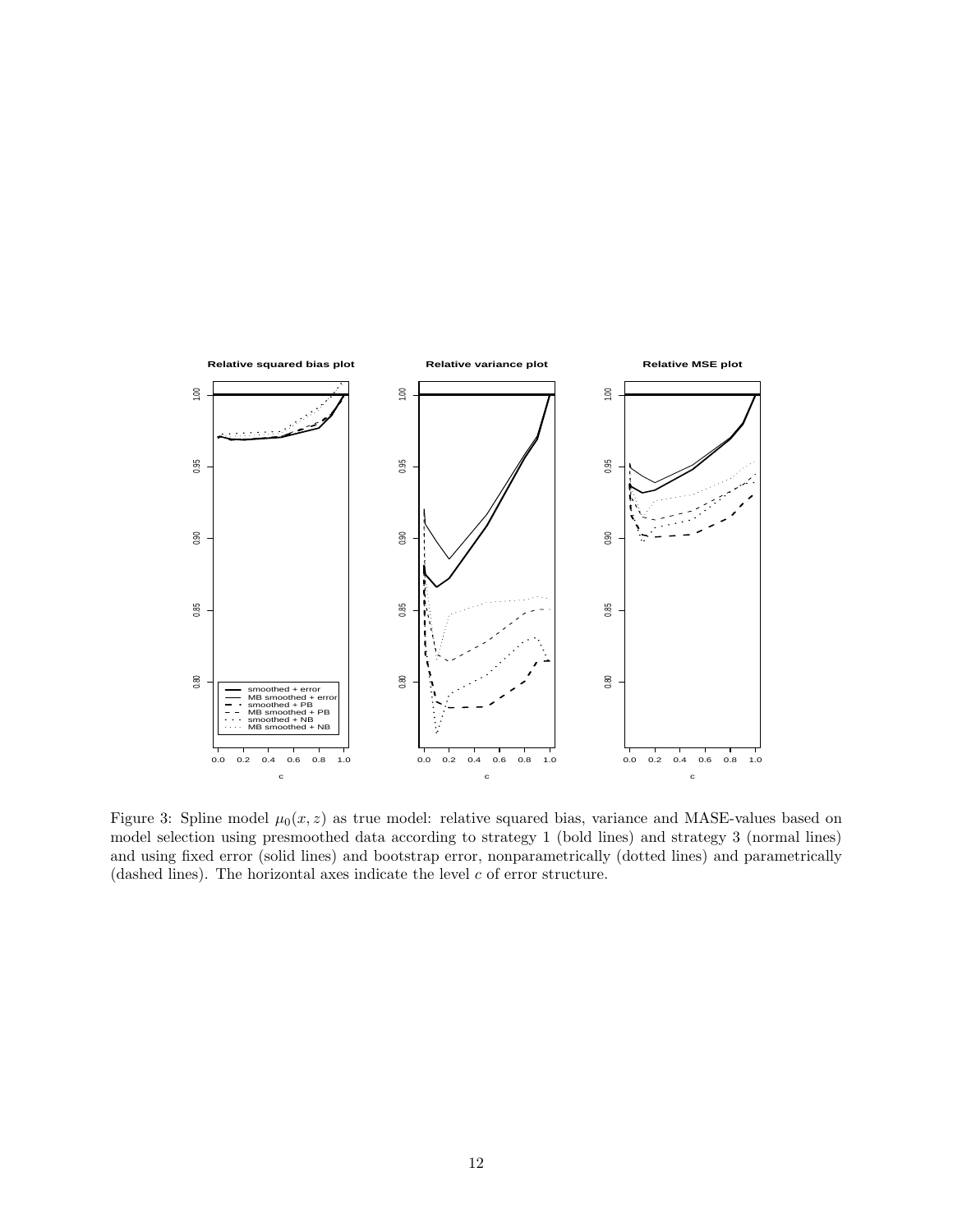corresponding values when using AIC based on the original data. Whereas Table 4 only shows results for strategy (3) as discussed in Section 2 and the parametric bootstrap, Figure 3 also includes results for strategy (1) (smoothed), strategy (3) (MB smoothed), for the implementation with fixed residuals (8) (indicated by +error) and the nonparametric and parametric bootstrap implementation (indicated by +NB and +PB respectively). The figures show that especially the variance is reduced by using  $AIC<sub>S</sub>$ . Since the normal distribution is the right one, there is not much difference between the nonparametric and parametric bootstrap approach. Using the correct univariate smoother leads to better results than when strategy (3) is used. According to the short dashed curve (the setting of Table 4 in the right panel: relative MASE), the choice  $c = 0.2$  leads to the best results.

## 4 Latent Variable Approach for Categorical Data

In this section we discuss the implementation of presmoothing and bootstrapping in the case of categorical outcomes. Of course, in this situation the additive structure of mean plus error structure no longer holds. The approach of categorical outcomes generated by a latent continuous outcome, however, allows us to implement a similar idea as in the previous section.

### 4.1 Smoothed Latent Variable

Consider a categorical variable y with ordered categories  $1, \ldots, J$ , and a latent continuous variable

$$
y_{L} - \mu(x) \sim G,
$$

such that

$$
y = j \quad \text{if} \quad \alpha_{j-1} < y_L \le \alpha_j,
$$

for cutpoints

$$
-\infty = \alpha_0 < \alpha_1 < \ldots < \alpha_J = \infty.
$$

Then the cumulative distribution of y can be written in terms of the latent distribution  $G$  as

$$
P(y \le j|x) = P(y_L \le \alpha_j|x) = G(\alpha_j - \mu(x)).
$$

Different choices of the latent distribution G correspond to different generalized logit models. Taking  $G = \Phi$ (the standard normal distribution function) leads to the cumulative probit model, taking  $G$  the logistic distribution to the proportional odds model, and taking  $G(z) = 1 - \exp(-\exp(z))$  coincides with the proportional hazards model. For more details, see Section 7.2 in Agresti (2002) or Section 10.2 in Simonoff (2003).

The analogue of the presmoothing and bootstrap approach (9) using the latent distribution is as follows. Fit the model  $G^{-1}(P(y \leq j|x)) = \alpha_j - \mu(x)$  using a smoother (e.g. spline), leading to  $\hat{\mu}_S(x)$ . Next, generate bootstrap values of the latent variable, using the parametric bootstrap

$$
y_{L,i}^*(c) = \hat{\mu}_S(x_i) + ce_i^*,\tag{10}
$$

with

$$
e_i^* \sim G,\tag{11}
$$

and, as before, some value of  $0 < c < 1$ . Finally, select the parametric model  $\mu(x, \theta)$  using AIC on these smoothed and bootstrapped data  $y_{L,i}^*(c)$  and taking density g (corresponding to G) in the construction of the log likelihood. Use as a final model

$$
G^{-1}(P(y \le j|x)) = \alpha_j - \mu(x, \theta). \tag{12}
$$

Once again a sensitivity analysis can show the dependence on  $c$ , and in case a test sample is available, this can be used to select an optimal value of  $c$  (minimizing the prediction error). In the next section this approach is illustrated to select the best fractional polynomial to fit Hepatitis A seroprevalence data.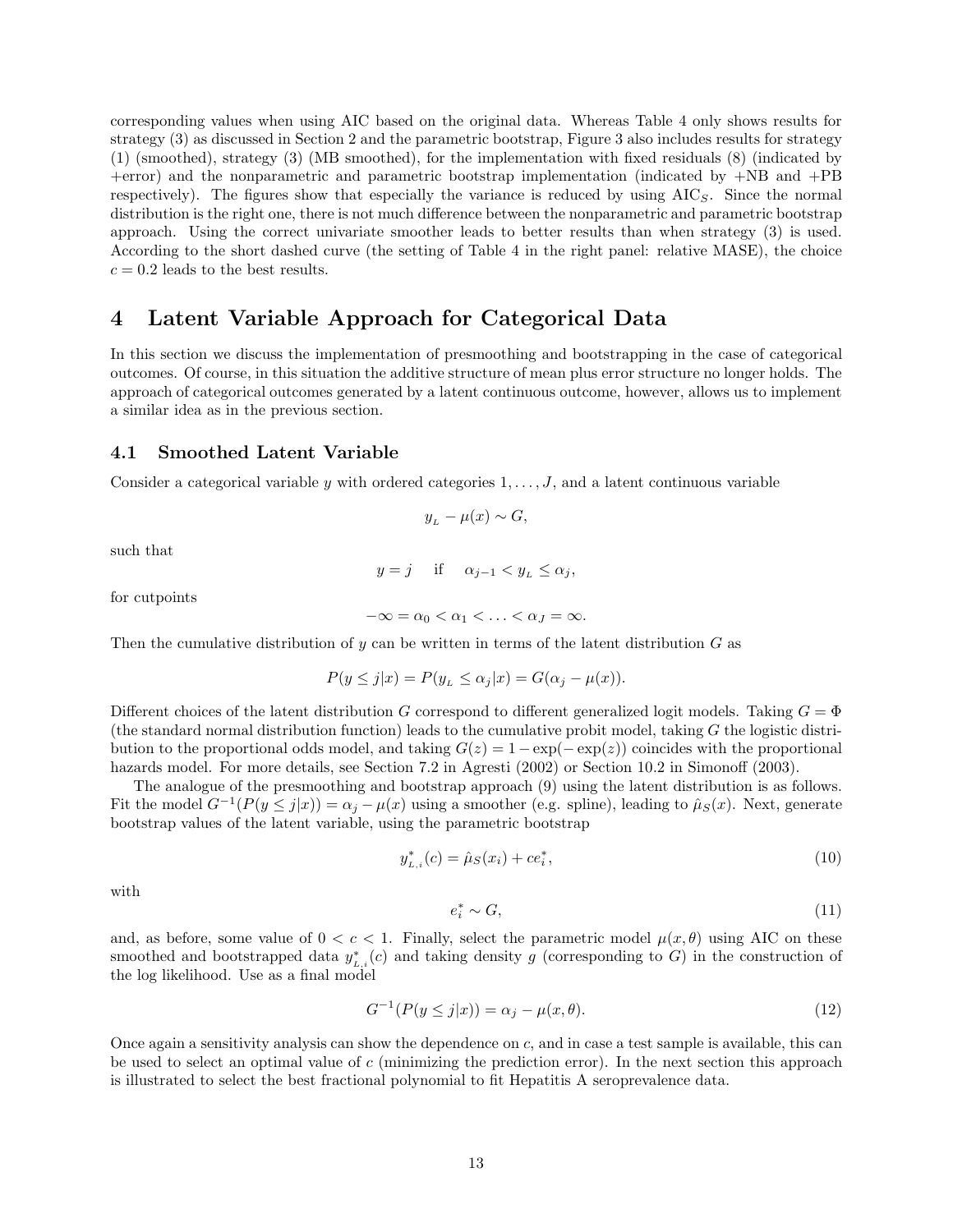### 4.2 Data Example: Hepatitis A Seroprevalence

Hepatitis A virus (HAV) is mainly  $(> 95\%)$  transmitted by the feco-oral route (e.g. through food and water polluted by faeces containing the virus). Transmission is facilitated by poor hygienic living and housing conditions, and is particularly common in developing countries (see e.g. Hadler, 1991; Beutels et al., 1997). In these countries HAV is mainly a childhood infection, whereas in industrial countries HAV infection occurs during adulthood as well as childhood. In the poorest developing countries, the pattern of high endemicity is characterized by rapid infection at a very young age; over 90% of the children become infected by the age of 5. In 1993 and early 1994 , a study of the prevalence of HAV antibodies was conducted in the Flemish community in Belgium. The purpose of this study was to obtain data on the prevalence of hepatitis A in Flanders and to analyze the epidemiological pattern of HAV. During the study period serum samples were collected from hospitals (non-infectious disease wards) in the Flemish community. The dataset contains the serological results of 3161 Belgian individuals, i.e. a binary response  $y = 1$  if infected (and 0 otherwise); together with their age a in years, ranging from 0.5 to 92.5 years. The study group was similar in composition to the Flemish population in terms of age. Here we focus on Belgian males, resulting in 1646 observations, which we consider, for illustrative purposes, as our population, and a random subset of size 200 as our random sample (RS). This sample of size 200 is used to select the model by both methods, with and without presmoothing, and the remaining 1446 observations form the test sample (TS) that will be used to compute the prediction errors (number of misclassified cases) for both methods. When using AIC directly on the original data, all 200 observations of the RS will be used as such. When using AIC on the smoothed data, the sample of size 200 is randomly split in two subsamples of size 100, one of which we call the learning sample (LS), and the other the validation sample (VS). The LS is used to identify the best model by the smoothed AIC using presmoothing strategy  $(1)$ , for a grid of values for the control parameter c. The VS is subsequently used to identify the optimal value of c.

Shkedy et al. (2006) propose to model the prevalence and force of infection as a function of age, within the framework of fractional polynomials. They discuss several parametric examples from the infectious diseases literature and show that all of these examples can be expressed as special cases of fractional polynomial models. Note that the choice of a parametric model facilitates an easy derivation of secondary epidemiological parameters as the age of maximal force of infection and the basic reproduction number. Here we consider as candidate models the family of fractional polynomials of order two with powers  $p_1 \leq p_2$ , where

$$
p_i = \{\text{from -2 to 3 in steps of 0.1}\}, i = 1, 2,
$$

together with the probit link function.

Using AIC on the original data from the RS leads to the optimal powers  $p_1 = -1.3$ ,  $p_2 = -1.3$ , which identifies the probit model

$$
\Phi^{-1}{P(y=1)} = \theta_0 + \theta_1 a^{-1.3} + \theta_2 a^{-1.3} \log(a). \tag{13}
$$

This model leads to 26 misclassifications on the LS, 16 on the VS, resulting in a total of 42 on the RS, and leads to 351 misclassifications on the TS.

The upper panels of Figure 4 show the powers selected by the approach based on (10)-(12) with  $G = \Phi$ , as a function of c (using the learning sample). As c increases, the both powers gradually increase from 1.5 to their maximal value of 3. The left middle panel shows the number of misclassifications using the validation sample, as a function of c. It suggests to take a value c in the neighborhood of 0.5. We took  $c = 0.5$ , which corresponds to powers 2.4 and 2.4 and probit model

$$
\Phi^{-1}{P(y=1)} = \theta_0 + \theta_1 a^{2.4} + \theta_2 a^{2.4} \log(a). \tag{14}
$$

The number of misclassifications for this model is equal to 26 on the LS and to 14 on the VS and to 322 on the TS, which is almost 10% less than the model based on the classical AIC. The right middle panel shows the smoothed and bootstrapped latent observations  $y_{L,i}^* = \hat{\mu}_S(x_i) + ce_i^*$  (equation (10)) for  $c = 0.5$ . The fits of both final models (13) and (14) on the LS, together with the (jittered) data, are shown in the left lower panel of Figure 4. The fits are quite different. The model selected by using AIC on the classical data of the RS (dashed line) has an unexpected rise for very small ages. The right lower panel shows the fits of both models on the TS, together with the (jittered) data. Again there is a substantial difference between both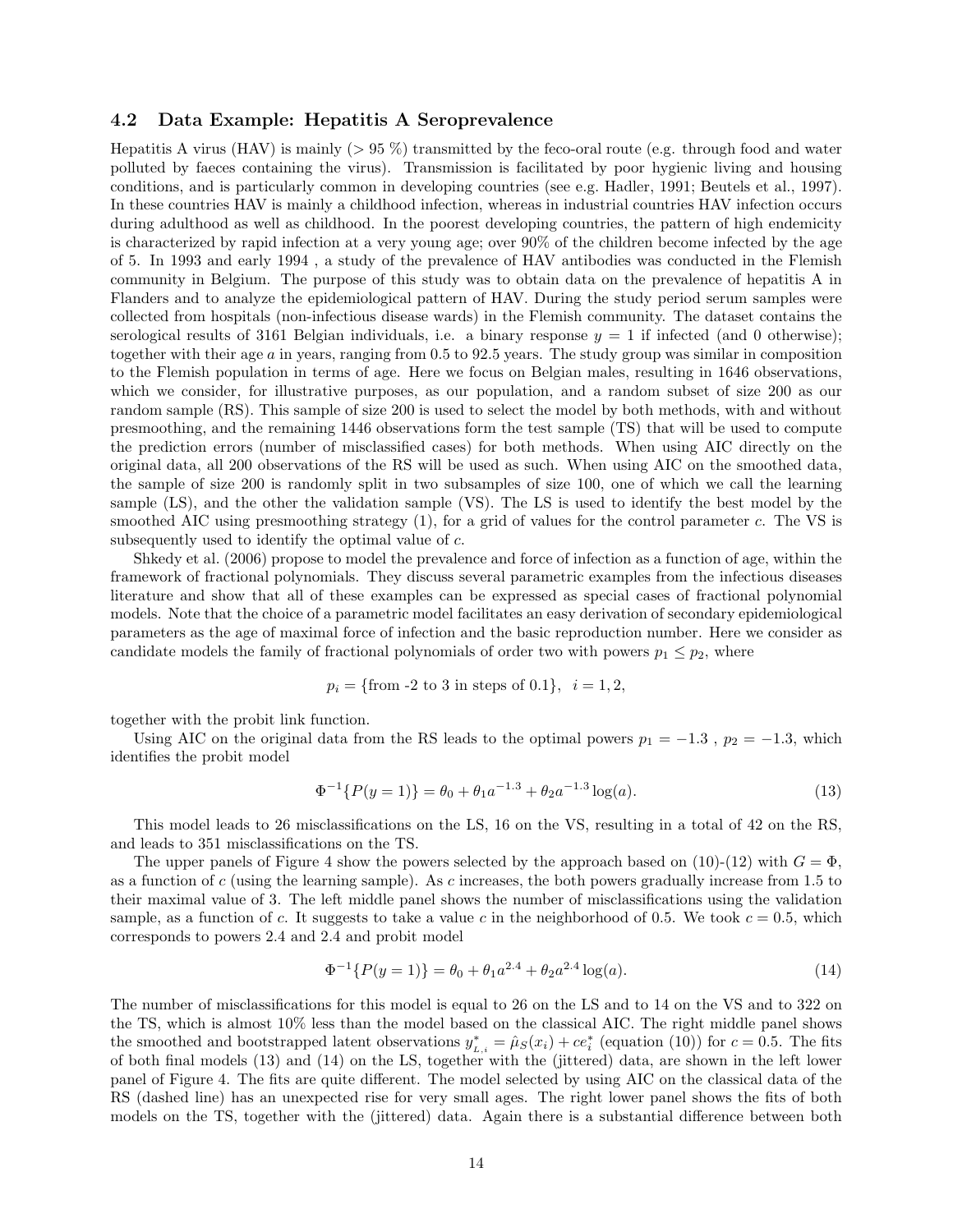

Figure 4: The Hepatitis A Example. Upper panels: the first (left) and second (right) powers of the optimal fractional polynomial, based on the smoothed and bootstrapped data, as a function of c. Left middle panel: the prediction error using the smoothed AIC on the VS. Right middle panel: the latent smoothed and bootstrapped observations which were used to select the optimal model. Lower left panel: fitted optimal fractional polynomials together with the (jittered) data of the LS. Lower right panel: fitted optimal fractional polynomials together with the (jittered) data of the TS.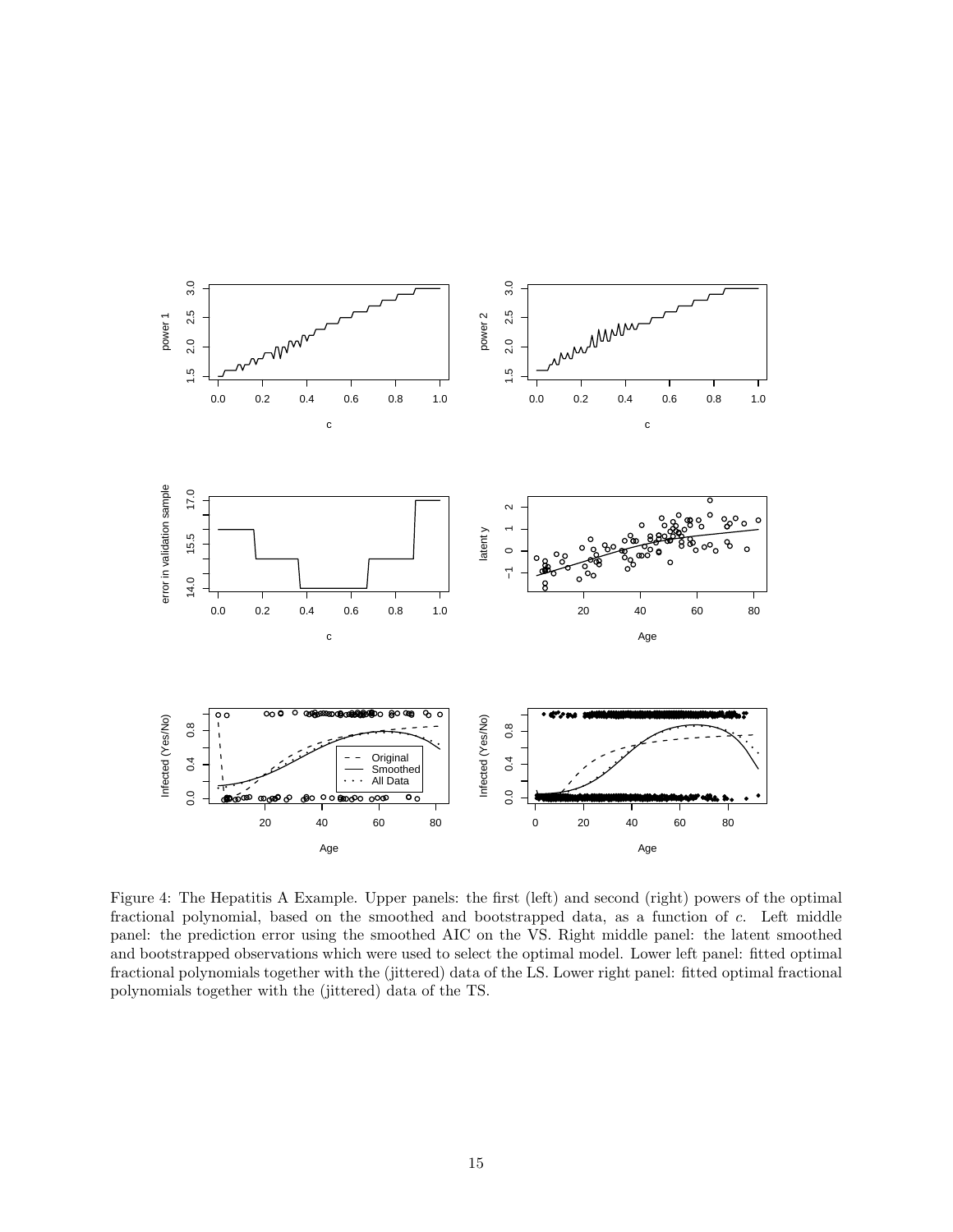models. As a gold standard we also selected the best fractional polynomial on the full population (all 1646 data; the unsmoothed and presmoothed choices are virtually indistinguishable on the full data set). The selected powers were 2.0 and 2.1. The fits of this population model on the LS and the TS are shown in bold dotted lines in the left and right lower panel respectively. These fits are remarkably close to the fits based of the fractional polynomial selected by the smoothed and bootstrapped data from the (small) LS and VS. These particular fits show a well-known pattern, reaching a maximum and then slightly decreasing again for the older age group. Under conditions of so-called stationarity, cross-sectional (sero)prevalence data can be interpreted as if they were longitudinal. One would then expect the prevalence to be monotone as a function of age (Anderson and May, 1991). At older ages however, it is quite possible that the seroprevalence declines, due to age-related decline in antibody levels. There is a lot of interest by infectious diseases epidemiologists to see unconstrained and flexible fits for the seroprevalence. The selection of optimal unconstrained models for the seroprevalence as a function of age is therefore important to get more detailed insights in this phenomenon, and presmoothed choice of a fractional polynomial ordered probit model provides a way to do this.

## 5 Discussion and Further Research

We have shown that a simple application of presmoothing yields a selection criterion  $AIC<sub>S</sub>$  with improved behavior over the standard AIC criterion. Further, we have shown that using the AIC criterion AIC<sup>∗</sup> on smoothed and bootstrapped data  $y_S^*$  $S(S(\mathbf{c}) = S_{\lambda} \mathbf{y} + \mathbf{c} \mathbf{e}^*$  can lead to improved model selection, at least in a setting with a limited number of explanatory variables. The optimal choice of c depends on the original data y and the bias of the smoother. A data-driven method to select  $c = c(y)$  is a topic of further research. At this point, we recommend using several values for c and to explore in which way different models are selected, as a sensitivity analysis, or to use a test sample if available. Also note that  $\min_{f^*} I(f^*, f_0^*) \to \min_f I(f, f_0)$ as  $n \to \infty$  and that one might expect c to be taken smaller as n increases. On the other hand, for large n, the classical AIC criterion, used on the original data  $y$ , may perform so well that it might not be worthwhile to apply the proposed method. A more detailed study on when there is substantial benefit to use the method (in terms of type of outcome data, sample size, number of explanatory variables, etc) is planned as further research.

For higher dimensional problems one could opt to use a multi-dimensional smoother. However this could lead to a loss of effectiveness because of the curse of dimensionality (see e.g. pp. 83-84 in Hastie and Tibshirani, 1990). If the best approximating model does not involve too much in the way of interactions, a GAM could prove to be more effective than a multi-dimensional smoother (and more effective than unsmoothed AIC). The GAM should contain at least those additive terms that correspond to parametric terms included in the most complex parametric model.

In this paper, we focused on uncorrelated data, but investigating its application to data with autocorrelated errors could be worthwhile too. In that case the smoothing parameter method should take autocorrelation into account (Opsomer et al., 2001).

Our method could be worthwhile to compare with simultaneous variable selection and outlier identification in linear regression (Hoeting et al., 1996; Kim et al., 2008). In that case, a robust smoother, for example based on least absolute values rather than least squares, would probably perform better, but this extension is beyond the scope of this paper.

Finally we like to mention that presmoothing can also be applied to other criteria, such as Mallow's  $C_p$ , BIC, etc. Some initial analyses and simulations show similar results and conclusions. A deeper study of the performance for other criteria and for different settings, such as multivariate and longitudinal settings, are also topics of further research.

## Acknowledgments

We thank Pierre Van Damme and Philippe Beutels, Center for the Evaluation of Vaccination, Faculty of Medicine, University of Antwerp, for making the Hepatitis A seroprevalence data available to us.

We also gratefully acknowledge support from the IAP research network nr P5/24 of the Belgian Government (Belgian Science Policy). The research of Niel Hens has been financially supported by the Fund of Scientific Research (FWO, Research Grant  $#$  G039304) of Flanders, Belgium.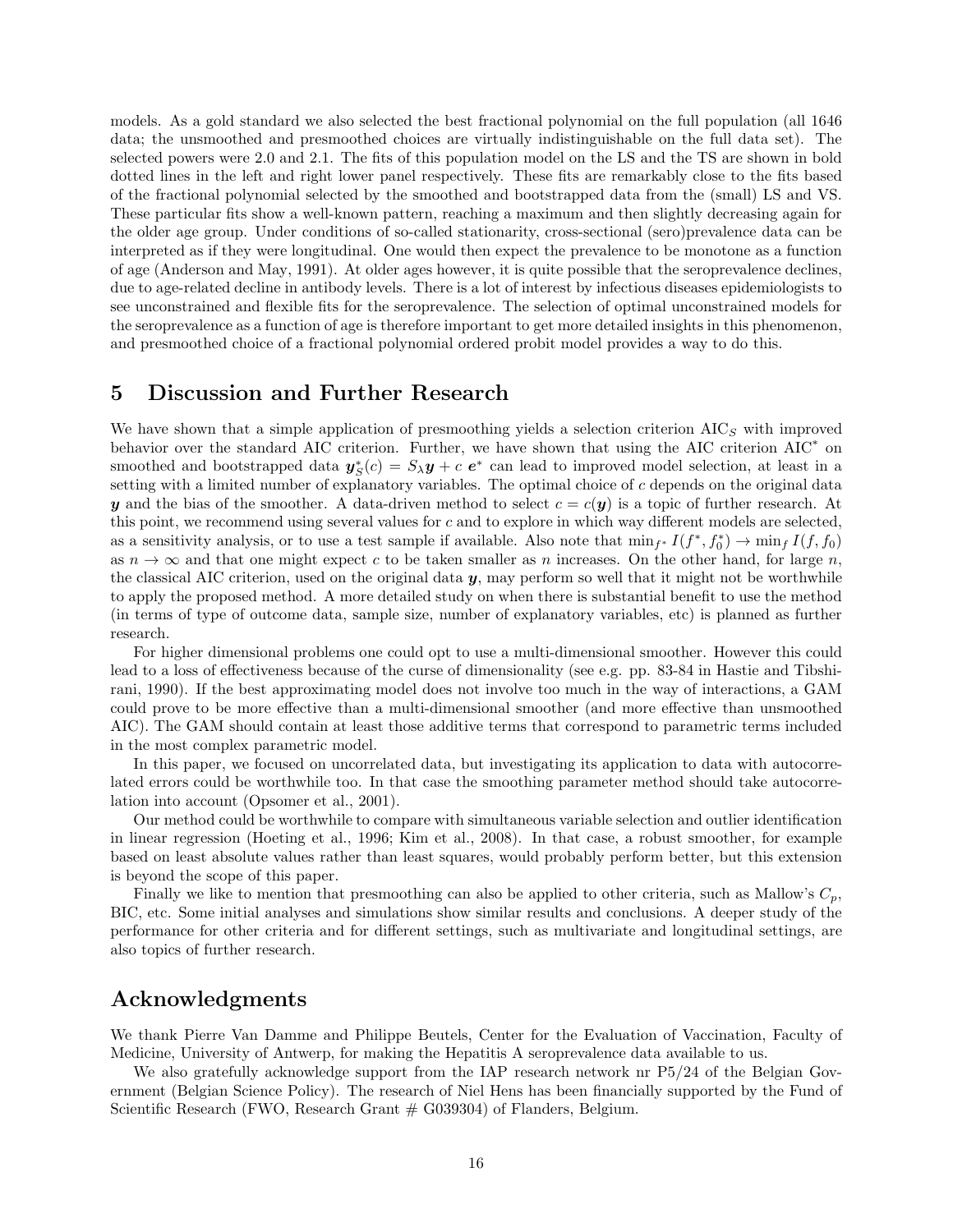## References

Agresti, A. (2002). *Categorical Data Analysis*. New York: Wiley.

- Akaike, H. (1973). Information theory and an extension of the maximum likelihood principle. In: Csaki F. Petrov, B.N., editor, *In 2nd International Symposium on Information Theory*, Budapest, Akademia Kiado, 267–281.
- Anderson, R.M. and May, R.M. (1991) *Infectious Diseases of Humans, Dynamic and Control*. New York: Oxford University Press Inc.
- Beutels, M., Van Damme, P., Aelvoet, W., Desmyter, J., Dondeyne, F., Goilav, C., Mak, R., Muylle, L., Pierard, D., Stroobant, A., Van Loock, F., Waumans, P. and Vranckx, R. (1997). Prevalence of Hepatitis A, B and C in the Flemish Population. *Eur. J. Epidem.* , 13, 275–280 .
- Burnham, K.P. and Anderson, D.R. (2002). *Model Selection and Multimodel Inference: A Practical Information-Theoretic Approach.* New York: Springer-Verlag.
- Christóbal Christóbal, J.A., Faraldo Roca, P., and González Manteiga, W. (1987). A class of linear regression parameter estimators constructed by nonparametric estimation. *Ann. Statist.*, 15, 603–609.
- Efron, B. and Tibshirani, R.J. (1998). *An Introduction to the Bootstrap.* Chapman & Hall, CRC.
- Eilers, P.H.C. and Marx, B.D. (1996). Flexible smoothing with B-splines and penalties (with discussion). *Statistical Science*, 11, 89–121.
- Faraldo Roca, P., and González Manteiga, W. (1987). On efficiency of a new class of linear regression estimates obtained by preliminary nonparametric estimation. *In: New Perspectives in Theoretical and Applied Statistics*, New York: Wiley, 229–242.
- Gu, C. and Wahba, G. (1991). Minimizing GCV/GML scores with multiple smoothing parameters via the Newton method. . *SIAM J. Sci. Stat. Comp.*, 12, 383–398.
- Hadler, S.C. (1991). Global impact of hepatitis A virus infection: changing patterns. In *Viral hepatitis and Liver Disease* (eds F.B. Hollinger, S.M. Lemon, H.S. Margolis), pp. 14–20. Baltimore: Williams & Wilkins.
- Hastie, T.J. and Tibshirani, R.J. (1990). *Generalized Additive Models*. Chapman and Hall, London.
- Hens, N., Aerts, M., and Molenberghs, G. (2006). Model selection for incomplete and design-based samples. *Statistics in Medicine*, 25, 2502-2520.
- Hoeting, J., Raftery, A.E. and Madigan, D. (1996). A method for simultaneous variable selection and outlier identification in linear regression. *Computational Statistics and Data Analysis*, 22, 252–270.
- Hurvich, C.M, Simonoff, J.S., and Tsai, C.-L. (1998). Smoothing parameter selection in nonparametric regression using an improved Akaike information criterion. *JRSS-B*, 60, 271–293.
- Janssen, P., Swanepoel, J. and Veraverbeke, N. (2001). Efficiency of linear regression estimators based on presmoothing. *Communications in Statistics A*, 30, 2079–2097.
- Kim, S., Park, S.H. and Krzanowski, W.J. (2008). Simultaneous variable selection and outlier identification in linear regression using the mean-shift outlier model. *Journal of Applied Statistics*, 35, 283–291.
- McQuarrie, A.D.R. and Tsai, C.-L. (1998). *Regression and Time Series Model Selection*. Singapore: World Scientific.
- Opsomer, J., Wang, Y. and Yang, Y. (2001). Nonparametric regression with correlated errors. *Statistical Science*, 16, 134–153.
- Pan, W. (2001). Akaike's information criterion in generalized estimating equations. *Biometrics*, 57, 120–125.